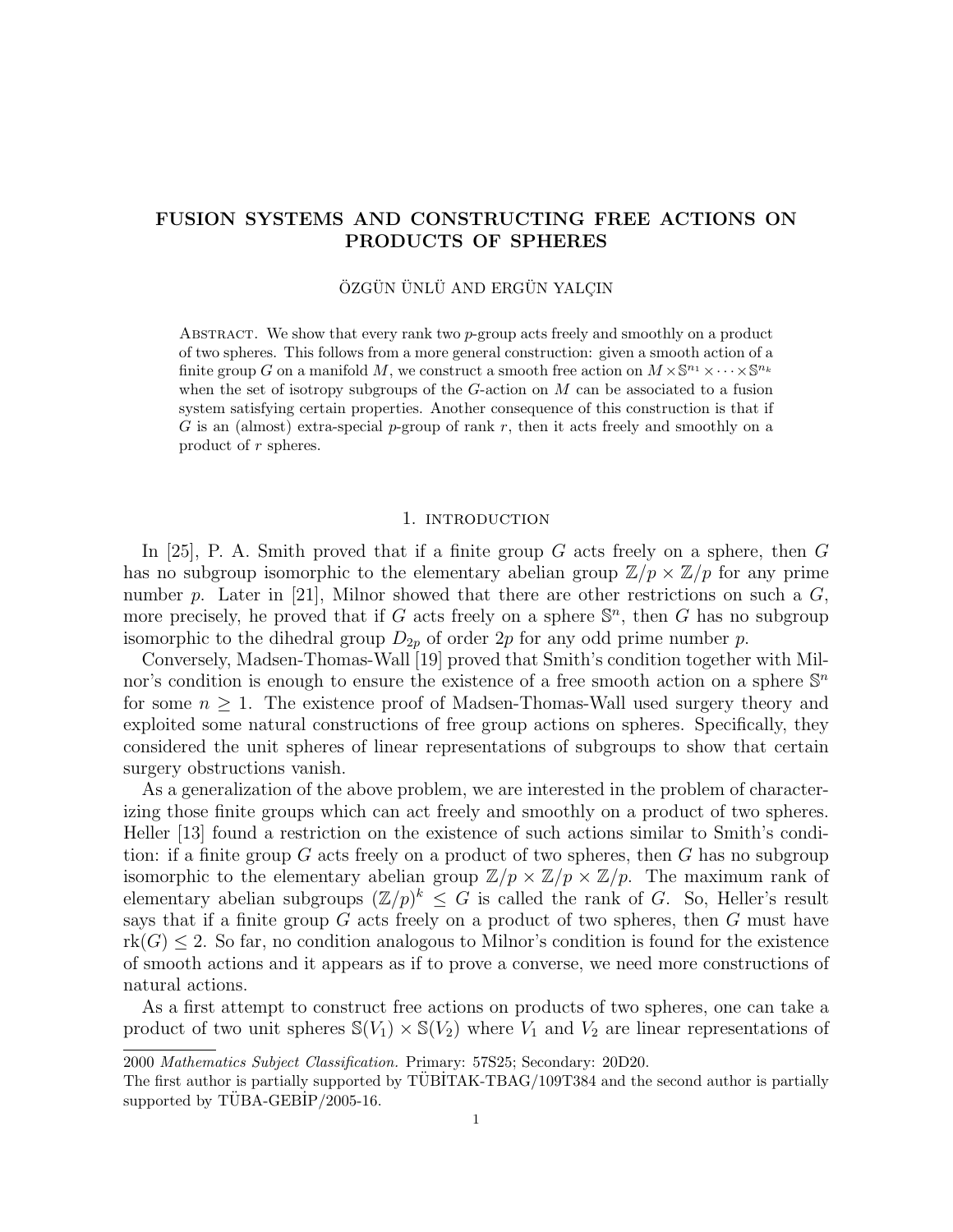the group. However, it is not hard to see that for many groups of rank 2, it is not possible to find two linear spheres such that the action on their product is free. For example, when p is an odd prime, the extraspecial p-group order  $p^3$  and exponent p does not act freely on a product of two linear spheres although this group has rank equal to two.

Another natural construction is to take a representation with small fixity and consider the Stiefel manifolds associated to this representation. The fixity of a G-representation V is the maximum dimension of fixed subspaces  $V<sup>g</sup>$  over all nontrivial elements g in G. If G has an *n*-dimensional complex representation of fixity 1, then  $G$  acts freely on the Stiefel manifold  $V_{n,2}(\mathbb{C}) \simeq U(n)/U(n-2)$ . This space is the total space of a sphere bundle over a sphere, and taking fiber joins, one obtains a free action on a product of two spheres. This method was used by Adem-Davis-Unlü [1] to show that for  $p > 5$ , every rank two p-group acts freely and smoothly on a product of two spheres. However, there are examples of rank two 2-groups and 3-groups which have no representation with fixity 1, so this method is not enough to construct free actions of rank two p-groups on products of two spheres for all primes p.

A more general idea for constructing free actions on a product of two spheres is to start with a representation sphere  $\mathcal{S}(V)$  and construct a G-equivariant sphere bundle over it so that the action on the total space is free and the bundle is non-equivariantly trivial. In the homotopy category, a similar idea was used by Adem-Smith [2] to show that many rank two finite groups can act freely on a finite complex homotopy equivalent to a product of two spheres. In particular, they showed that every rank two  $p$ -group acts freely on a finite CW-complex homotopy equivalent to a product of two spheres.

In this paper, we prove the following:

**Theorem 1.1.** A finite p-group G acts freely and smoothly on a product of two spheres if and only if  $\text{rk}(G) \leq 2$ .

The proof uses another method of construction of free actions on products of spheres which was introduced by Unlü in his thesis  $[27]$ . The method uses a theorem of Lück-Oliver [18, Thm. 2.6] on constructions of equivariant vector bundles over a finite dimensional G-CW-complex. We now describe briefly the main idea of the Lück-Oliver construction: Let X be a finite dimensional G-CW-complex and  $\mathcal H$  be the family of isotropy subgroups of X. Given a compatible family of unitary representations  $\rho_H : H \to U(n)$  where  $H \in \mathcal{H}$ , one would like to construct a  $G$ -equivariant vector bundle over  $X$  so that the representation over a point with isotropy H is isomorphic to  $(\rho_H)^{\oplus k}$  for some k. Lück-Oliver [18] shows that this can be done if there is a finite group  $\Gamma$  which satisfies the following two conditions:

(i) There is a family of maps  $\{\alpha_H : H \to \Gamma \mid H \in \mathcal{H}\}\$  which is compatible in the sense that if  $c_g : H \to K$  is a map induced by conjugation with  $g \in G$ , then there is a  $\gamma \in \Gamma$  such that the following diagram commutes:

$$
H \xrightarrow{\alpha_H} \Gamma
$$
  
\n
$$
\downarrow c_g
$$
  
\n
$$
K \xrightarrow{\alpha_K} \Gamma
$$

(ii) Γ has a representation  $\rho : \Gamma \to U(n)$  such that  $\rho_H = \rho \circ \alpha_H$  for all  $H \in \mathcal{H}$ .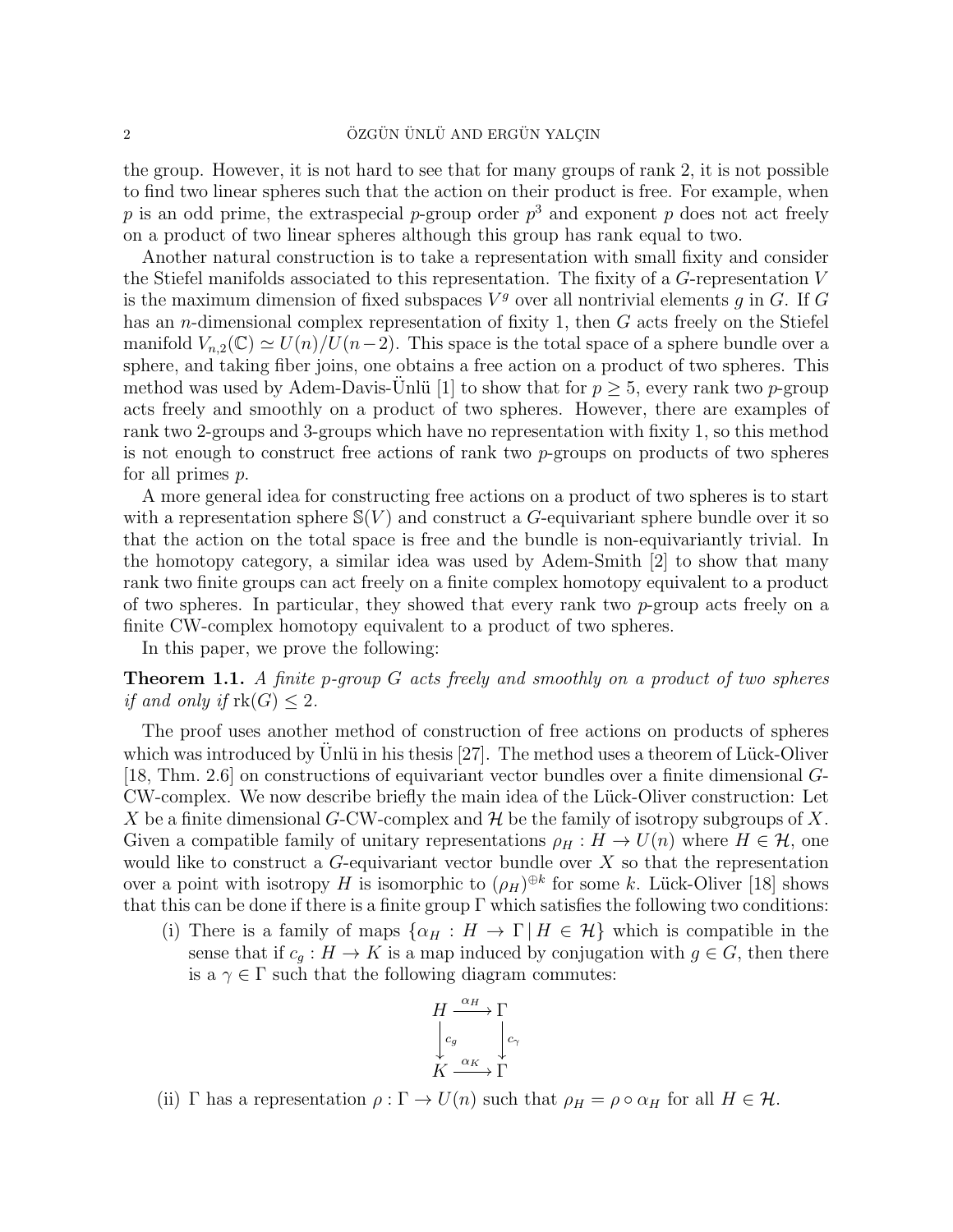In [27], Unlü showed that when all the groups in the family  $\mathcal H$  are cyclic p-groups, there is a finite group  $\Gamma$  satisfying the above conditions for a family of representations  $\rho_H$  such that H action on the unit sphere  $\mathbb{S}(\rho_H)$  is free. As a result of this, Unlü was able to show that when  $p$  is odd, every rank two  $p$ -group acts freely and smoothly on a product of two spheres. When  $p = 2$ , the groups one has to deal with are rank one 2-groups and these can be cyclic or generalized quaternion. It turns out that maps between subgroups of quaternion groups have a much richer structure, so the method given in [27] does not extend directly to families of rank one 2-groups.

In this paper, we find a systemic way of constructing a finite group Γ satisfying the above conditions (i) and (ii) for some suitable representation families. We first choose a finite group S and map all subgroups in the family H into S via some maps  $\iota_H : H \to S$ . Then, we study the fusion system on  $S$  that comes from the conjugations in  $G$  and different choices of mappings  $\iota_H$  (see [7] or [24] for a definition of a fusion system). Although the fusion systems that arises in this way are not necessarily saturated, we use some of the machinery developed for studying saturated fusion systems. In particular, we use a theorem of S. Park [23] to find  $\Gamma$  as the automorphism group of an S-S-biset.

This method of finding a finite group  $\Gamma$  works for more general groups then the families formed by rank one 2-groups. For example, for a family  $H$  formed by elementary abelian  $p$ groups, we can easily find a finite group  $\Gamma$  by choosing an appropriate S-S-biset. Moreover, this process can be recursively continued to obtain the following theorem.

**Theorem 1.2.** Let G be a finite group acting smoothly on a manifold M. If all the isotropy subgroups of M are elementary abelian groups with rank  $\leq k$ , then G acts freely and smoothly on  $M \times \mathbb{S}^{n_1} \times \cdots \times \mathbb{S}^{n_k}$  for some positive integers  $n_1, \ldots, n_k$ .

As a corollary, we obtain the following:

**Corollary 1.3.** Let G be an (almost) extraspecial p-group of rank r. Then, G acts freely and smoothly on a product of r spheres.

The paper is organized as follows: Sections 2 and 3 are preliminary sections on equivariant principal bundles and equivariant obstruction theory. In Section 4, we review the work of Lück-Oliver [18] on constructions of equivariant bundles and prove Theorem 4.3 which is a slightly different version of Theorem 2.7 in [18]. Then, in Section 5, we introduce a method for constructing finite groups  $\Gamma$  satisfying the properties explained above. This is done using a theorem of S. Park [23] on bisets associated to fusion systems. Finally, in Section 6, we prove our main theorems, Theorem 1.1 and 1.2.

## 2. Equivariant Principal Bundles

In this section, we introduce the basic definitions of equivariant bundle theory. We refer the reader to [16], [17], and [18] for more details.

Let G be a compact Lie group. A relative  $G$ -CW-complex  $(X, A)$  is a pair of G-spaces together with a G-invariant filtration

$$
A = X^{(-1)} \subseteq X^{(0)} \subseteq X^{(1)} \subseteq \ldots \subseteq X^{(n)} \subseteq \ldots \subseteq \bigcup_{n \ge -1} X^{(n)} = X
$$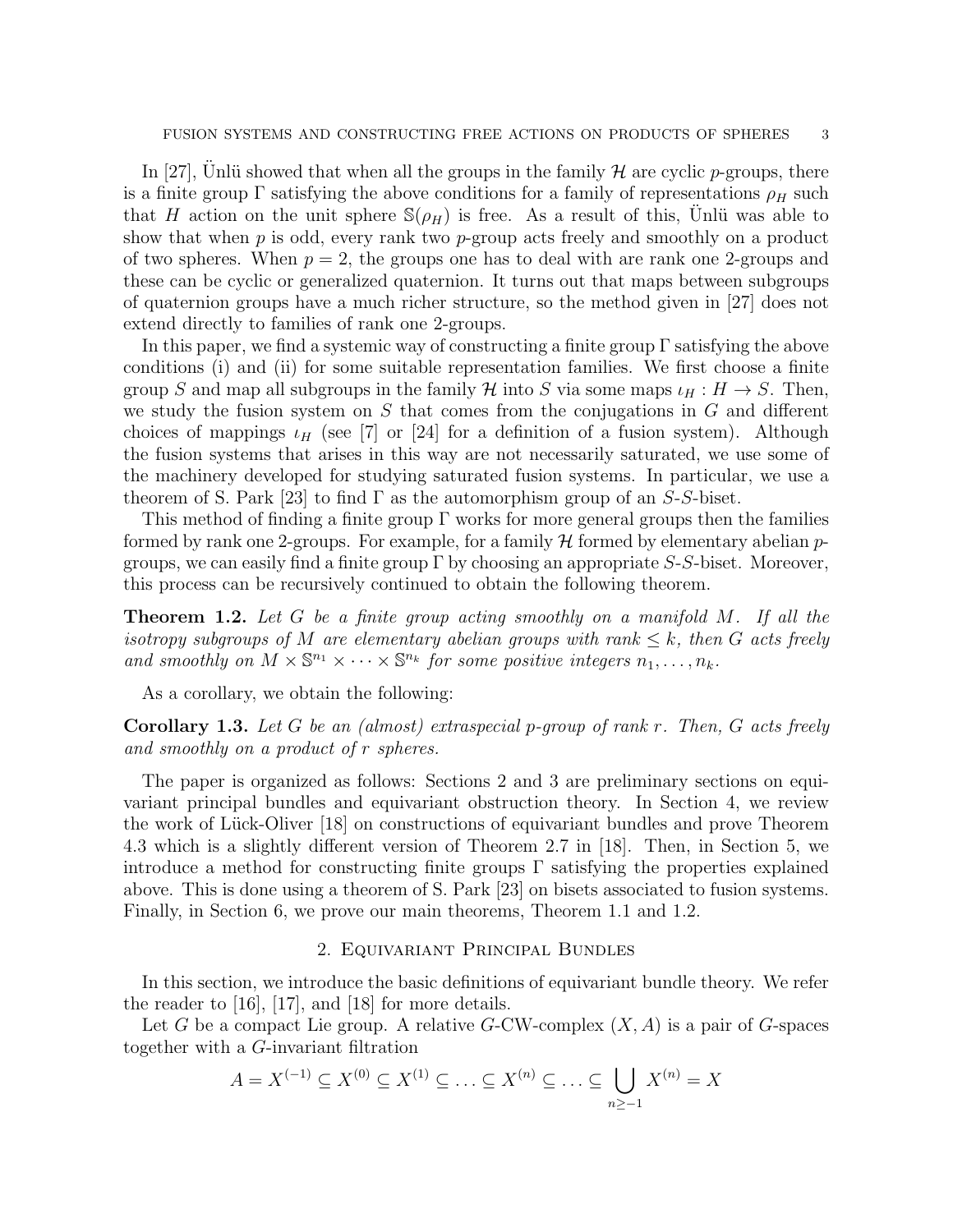such that  $A$  is a Hausdorff space,  $X$  carries the colimit topology with respect to this filtration and for all  $n \geq 0$ , the space  $X^{(n)}$  is obtained from  $X^{(n-1)}$  by attaching equivariant  $n$ -dimensional cells, i.e., there exists a  $G$ -pushout diagram as follows

$$
\underset{\sigma \in I_n}{\coprod} G/H_{\sigma} \times \mathbb{S}^{n-1} \longrightarrow X^{(n-1)}
$$
\n
$$
\downarrow \qquad \qquad \downarrow
$$
\n
$$
\underset{\sigma \in I_n}{\coprod} G/H_{\sigma} \times \mathbb{D}^n \longrightarrow X^{(n)}
$$

where  $I_n$  is an index set,  $H_{\sigma}$  is a subgroup of G for  $\sigma \in I_n$ , and  $n \geq 0$ . Elements of  $I_n$ are called equivariant n-cells and for  $\sigma \in I_n$ , the map  $G/H_{\sigma} \times \mathbb{S}^{n-1} \to X^{(n-1)}$  is called the attaching map and the map  $G/H_{\sigma} \times \mathbb{D}^n \to X^{(n)}$  is called the characteristics map of the cell. Here we consider  $\mathbb{S}^{-1} = \emptyset$  and  $\mathbb{D}^0 = \{\text{a point}\}\$ . The space  $X^{(n)}$  is called the n-skeleton of  $(X, A)$  for  $n \ge -1$ . For more details about G-CW-complexes, see Section II.1-2 in [9] and Section I.1-2 in [16].

We now give the definition for the classifying space of a group relative to a family.

**Definition 2.1.** Let  $\mathcal{H}$  be a family of closed subgroups of G closed under conjugation. Define  $E_{\mathcal{H}}(G)$  as the realization of the nerve of the category  $\mathcal{E}_{\mathcal{H}}(G)$  whose objects are pairs  $(G/H, xH)$  where  $H \in \mathcal{H}$  and  $x \in G$  and morphisms from  $(G/H, xH)$  to  $(G/K, yK)$  are the G-maps from  $G/H$  to  $G/K$  which sends xH to yK.

We can consider the space  $E_{\mathcal{H}}(G)$  as a G-CW-complex with the G-action induced by  $g(G/H, xH) = (G/H, gxH)$  on the objects of the category  $\mathcal{E}_{H}(G)$ . For any  $H \in \mathcal{H}$ , the space  $E_{\mathcal{H}}(G)^H$  is the realization of the nerve of the full subcategory of  $\mathcal{E}_{\mathcal{H}}(G)$  with objects  $(G/K, xK)$  where  $H \leq K^x$ . The object  $(G/H, H)$  is an initial object in this subcategory. Hence  $E_{\mathcal{H}}(G)^{H}$  is contractible for any  $H \in \mathcal{H}$  and we get the following classifying property of  $E_{\mathcal{H}}(G)$ .

**Proposition 2.2.** [16, Prop 2.3] Let  $(X, A)$  be a relative G-CW-complex such that  $G_x \in \mathcal{H}$ for all  $x \in X$ . Then, any G-map from A to  $E_{\mathcal{H}}(G)$  extends to a G-map from X to  $E_{\mathcal{H}}(G)$ and any two such extensions are G-homotopic relative to A.

Let G be a finite group and  $\Gamma$  be a compact Lie group. A G-equivariant Γ-bundle over a left G-space X is a Γ-principal bundle  $p : E \to X$  where E is a left G-space, p is a G-equivariant map, and the right action of  $\Gamma$  on E and the left action of G on E commute. Let  $BdI_{G,\Gamma}(X)$  denote the isomorphism classes of G-equivariant Γ-bundles over X.

Let  $\text{Or}_{\mathcal{H}}(G)$  denote the orbit category whose objects are orbits  $G/H$  where  $H \in \mathcal{H}$  and morphisms are G-maps from  $G/H$  to  $G/K$ . Assume that we are given an element

$$
\mathbf{A} = (p_H) \in \lim_{\substack{\longleftarrow \\ (G/H) \in \text{Or}_{\mathcal{H}}(G)}} \text{Bdl}_{G,\Gamma}(G/H) \subseteq \prod_{H \in \mathcal{H}} \text{Bdl}_{G,\Gamma}(G/H)
$$

where a G-map from  $G/H$  to  $G/K$  induces a function from  $Bdl_{G,\Gamma}(G/K)$  to  $Bdl_{G,\Gamma}(G/H)$ by pullbacks. A G-equivariant A-bundle over a left G-space X is a G-equivariant  $\Gamma$ bundle  $p: E \to X$  such that for any  $H \in \mathcal{H}$  and any G-equivariant map  $i: G/H \to Y$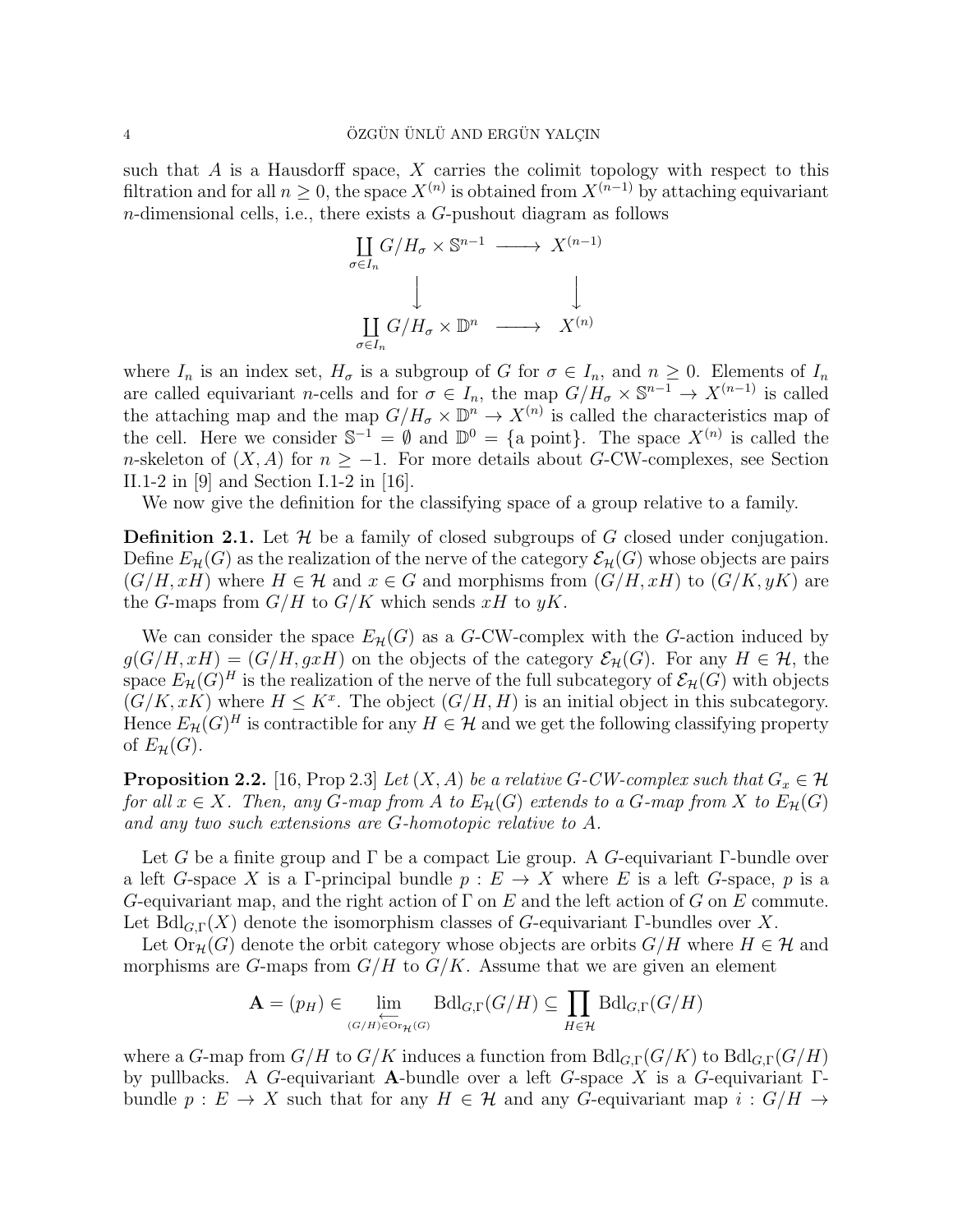X, the pullback  $i^*(p)$  is isomorphic to  $p_H$  in  $Bd_{G,\Gamma}(G/H)$ . Let  $Bd_{G,\mathbf{A}}(X)$  denote the isomorphism classes of  $G$ -equivariant **A**-bundles over  $X$ .

Lemma 2.3. We have

$$
\text{Bdl}_{G,\Gamma}(G/H) \cong \text{Rep}(H,\Gamma) := \text{Hom}(H,\Gamma)/\text{Inn}(\Gamma)
$$

where Hom(H, Γ) is the set of homomorphisms from H to Γ and Inn(Γ) is the group of inner automorphisms of  $\Gamma$  and the action of  $\text{Inn}(\Gamma)$  on  $\text{Hom}(H,\Gamma)$  is given by composition.

*Proof.* For a G-equivariant Γ-bundle  $p_H$  over the G-space  $G/H$ , let  $E(p_H)$  denote the total space of the bundle  $p_H$ . Take a point  $x \in p_H^{-1}(H) \subseteq E(p_H)$ . Since  $G \times \Gamma$  acts transitively on  $E(p_H)$ , we have  $E(p_H) = (G \times \Gamma)/(G \times \Gamma)_x$  and  $(G \times \Gamma)_x \cap (1 \times \Gamma) = \{1\}$ . So, by Goursat's lemma,

$$
(G \times \Gamma)_x = \Delta(\alpha_x) := \{(h, \alpha_x(h)) \mid h \in H\}
$$

where the homomorphism  $\alpha_x : H \to \Gamma$  is defined by the equation  $hx(\alpha_x(h))^{-1} = x$  for  $h \in H$ . Let f be a bundle isomorphism from  $p_H$  to another G-equivariant Γ-bundle  $q_H$  over the G-space  $G/H$ . Take  $y \in q_H^{-1}(H) \subseteq E(q_H)$  and define  $\alpha_y : H \to \Gamma$  as above. Then there exists  $\gamma_{x,y} \in \Gamma$  such that  $f(x) = y\gamma_{x,y}$ . So, for all  $h \in H$ , we have  $\alpha_y(h) = \gamma_{x,y} \alpha_x(h) \gamma_{x,y}^{-1}$ . Hence, up to composition with an inner automorphism of  $\Gamma$ , there exists a unique map  $\alpha_H : H \to \Gamma$  such that  $E(p_H) \cong G \times_H \Gamma$  where the action of H on  $G \times \Gamma$  is given by  $\bar{h}(g, \gamma) = (gh^{-1}, \alpha_H(h)\gamma)$ .

We can view the family  $\mathcal H$  as a category where the elements of  $\mathcal H$  are the objects of the category and morphisms are compositions of conjugations in G with inclusions. A morphism in the category  $\text{Or}_{\mathcal{H}}(G)$  is a G-map from  $G/H$  to  $G/K$  and can be written in the form  $\hat{a}: G/H \to G/K$  where  $\hat{a}(gH) = ga^{-1}K$  for  $a \in G$  such that  $aHa^{-1} \leq K$ . Now the map induced by  $\hat{a}$  from  $Bdl_{G,\Gamma}(G/K)$  to  $Bdl_{G,\Gamma}(G/H)$  by pullbacks is equivalent to the map from Rep(K, Γ) to Rep(H, Γ) induced by conjugation  $c_a: H \to K$  given by  $c_a(h) = aha^{-1}$ . Hence we can consider

$$
\mathbf{A} = (p_H) \in \lim_{\substack{\longleftarrow \\ (G/H) \in \text{Or}_{\mathcal{H}}(G)}} \text{Bdl}_{G,\Gamma}(G/H)
$$

as an element

$$
\mathbf{A} = (\alpha_H) \in \varprojlim_{H \in \mathcal{H}} \text{Rep}(H, \Gamma) \subseteq \prod_{H \in \mathcal{H}} \text{Rep}(H, \Gamma).
$$

A family of representations  $\alpha_H : H \to \Gamma$  is called a *compatible family* of representations if it is an element of a limit as above. We now describe the classifying space for G-equivariant A-bundles.

**Definition 2.4.** Let  $A = (\alpha_H)$  be as above and let  $\mathcal{H}_A$  be the family of subgroups  $W \leq G \times \Gamma$  such that  $W = \Delta(\alpha_H)$  for some representation  $\alpha_H$  in **A**. Define

$$
E_{\mathcal{H}}(G, \mathbf{A}) = E_{\mathcal{H}_{\mathbf{A}}}(G \times \Gamma)
$$
 and  $B_{\mathcal{H}}(G, \mathbf{A}) = E_{\mathcal{H}_{\mathbf{A}}}(G, \mathbf{A}) / (\{1\} \times \Gamma)$ .

Note that the G-equivariant Γ-principal bundle  $E_{\mathcal{H}}(G, \mathbf{A}) \to B_{\mathcal{H}}(G, \mathbf{A})$  is indeed a Gequivariant **A**-bundle. This is because for any  $x \in E_{\mathcal{H}}(G, \mathbf{A})$ , we have  $x \Gamma \in B_{\mathcal{H}}(G, \mathbf{A})$  and the pullback of the bundle  $E_{\mathcal{H}}(G, \mathbf{A}) \to B_{\mathcal{H}}(G, \mathbf{A})$  by the natural inclusion of  $G/G_{x\Gamma} \to$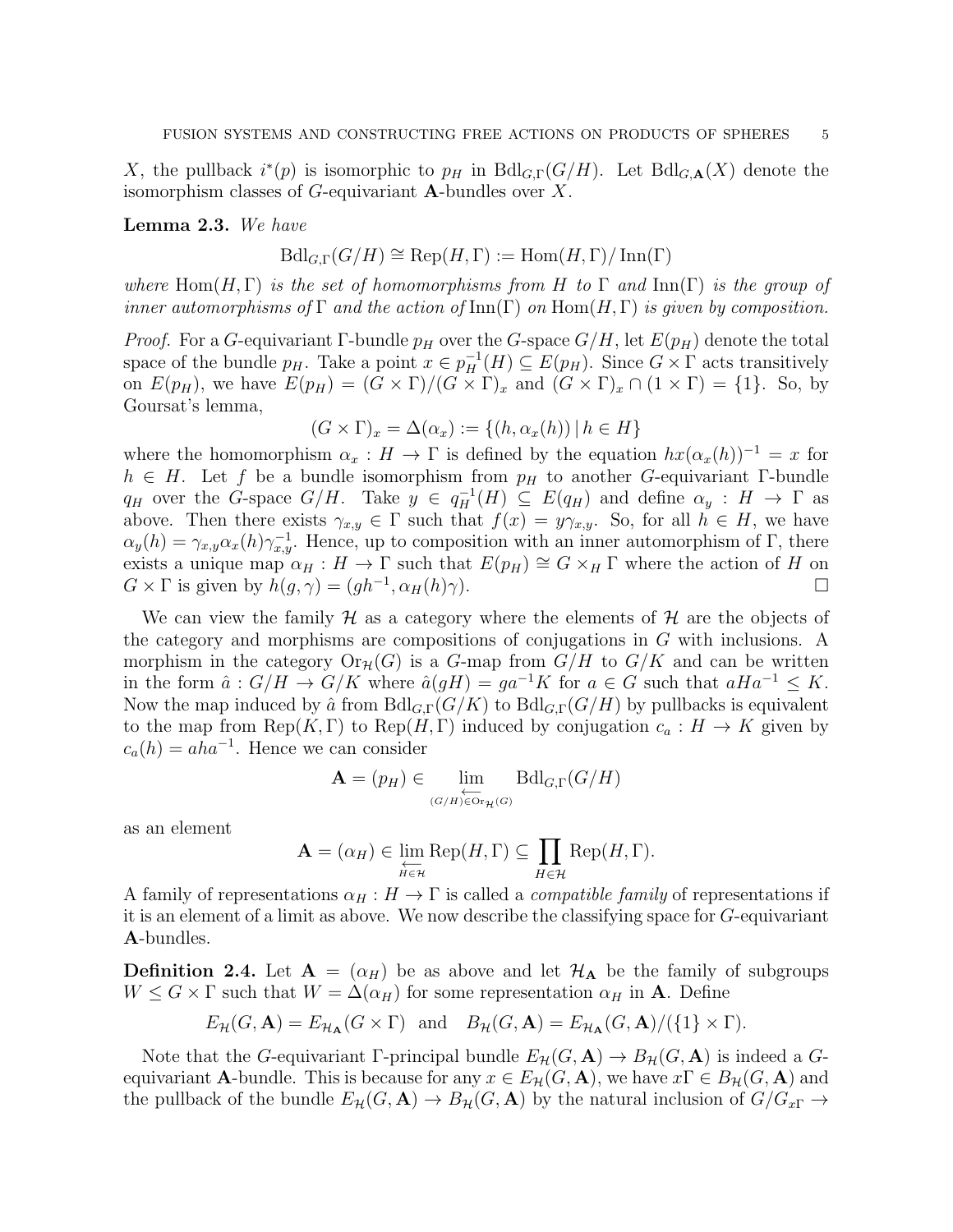$B_{\mathcal{H}}(G, \mathbf{A})$  is isomorphic to the bundle  $(G \times \Gamma)/(G \times \Gamma)_x \to G/G_{x\Gamma}$ . We also know that  $(G \times \Gamma)_x \in \mathcal{H}_{\mathbf{A}}$  hence  $(G \times \Gamma)_x = \Delta(\alpha_H)$  for some  $\alpha_H$  in  $\mathbf{A}$ . In particular,  $H = G_{x\Gamma}$ . Hence the pullback of the bundle  $E_{\mathcal{H}}(G, \mathbf{A}) \to B_{\mathcal{H}}(G, \mathbf{A})$  by the natural inclusion of  $G/G_{x\Gamma} \to B_{\mathcal{H}}(G,\mathbf{A})$  is isomorphic to  $p_{G_{x\Gamma}}$  in  $\mathbf{A}$ . We have the following:

**Proposition 2.5.** [18, Lemma 2.4] Let  $A = (\alpha_H : H \to \Gamma)$  be a compatible family of representations. Then, the following hold:

- (i) The bundle  $E_{\mathcal{H}}(G, \mathbf{A}) \to B_{\mathcal{H}}(G, \mathbf{A})$  is the universal G-equivariant  $\mathbf{A}$ -bundle: If X is a G-CW-complex such that  $G_x \in \mathcal{H}$  for all  $x \in X$ , then the map defined by pullbacks  $[X, B_{\mathcal{H}}(G, \mathbf{A})]_G \to \text{Bdl}_{G, \mathbf{A}}(X)$  is a bijection.
- (ii) For all  $H \in \mathcal{H}$ , we have  $B_{\mathcal{H}}(G, \mathbf{A})^H \simeq BC_{\Gamma}(\alpha_H)$  where  $C_{\Gamma}(\alpha_H)$  denotes the centralizer of the image of  $\alpha_H$  in  $\Gamma$ .

*Proof.* For the first statement observe that if  $E \to X$  is a G-equivariant A-bundle, then by construction there is a  $(G \times \Gamma)$ -map from E to  $E_{\mathcal{H}}(G, \mathbf{A})$ . Since both spaces have free Γ-action, taking orbit spaces we get a  $G$ -map  $X \to B_{\mathcal{H}}(G, \mathbf{A})$  where the bundle  $E \to X$ is the pullback bundle via this map.

To prove the second statement, let  $\alpha_H : H \to \Gamma$  be a representation and let  $C =$  ${1} \times C_{\Gamma}(\alpha_H)$ . Then C acts freely on the contractible space  $E_{\mathcal{H}}(G, \mathbf{A})^{\Delta(\alpha_H)}$  and

$$
E_{\mathcal{H}}(G, \mathbf{A})^{\Delta(\alpha_H)}/C \cong B_{\mathcal{H}}(G, \mathbf{A})^H
$$

where the homeomorphism is given by  $f(xC) = x\Gamma$  for  $x \in E_{\mathcal{H}}(G, \mathbf{A})^{\Delta(\alpha_H)}$ . To see that f is a homeomorphism, first note that f is well-defined and the image of f is in  $B_{\mathcal{H}}(G, \mathbf{A})^H$ . Now, take  $x, y \in E_{\mathcal{H}}(G, \mathbf{A})$  such that  $f(xC) = f(yC)$ . Then,  $x = y\gamma$  for some  $\gamma \in \Gamma$ . Since  $hx = x\alpha_H(h)$  and  $hy = y\alpha_H(h)$  for all  $h \in H$ , we get  $\alpha_H(h)\gamma = \gamma \alpha_H(h)$  for all  $h \in H$ . Thus  $\gamma \in C_{\Gamma}(\alpha_H)$  and  $xC = yC$ . This proves that f is one-to-one. To show that f is onto, let  $x\Gamma \in B_{\mathcal{H}}((G,\mathbf{A})^H$ . Then  $H \leq G_{x\Gamma}$  and there exists  $\beta: G_{x\Gamma} \to \Gamma$  in **A** such that  $(G \times \Gamma)_x = \Delta(\beta)$ . Since the family of maps in **A** are compatible, there is a  $\gamma \in \Gamma$  such that  $c_{\gamma} \circ \beta|_{H} = \alpha_{H}$ . Then  $\Delta(\alpha_{H}) \leq (G \times \Gamma)_{x_{\gamma}}$ . This means that  $x_{\gamma} \in E_{\mathcal{H}}(G, \mathbf{A})^{\Delta(\alpha_{H})}$  and applying f to it, we get  $f(x\gamma C) = x\Gamma$ . So, f is onto. Hence we conclude that  $B_{\mathcal{H}}(G, \mathbf{A})^H$ is homotopy equivalent to  $BC_{\Gamma}(\alpha_H)$ .

## 3. Equivariant Obstruction theory

In this section, we fix our notation for Bredon cohomology and state the main theorem of the equivariant obstruction theory that will be used in the next section. We refer the reader to [5], [16], and [18] for more details.

Let G be a finite group and  $\mathcal H$  be a family of subgroups closed under conjugation. As before we denote the orbit category of G relative to the family H by  $\text{Or}_{\mathcal{H}}(G)$ . Let  $(X, A)$ be a relative G-CW-complex whose all isotropy groups are in  $H$ . A coefficient system for Bredon cohomology is a contravariant functor  $M: \mathrm{Or}_{\mathcal{H}}(G) \to \mathcal{A}b$  where  $\mathcal{A}b$  denotes the category of abelian groups and group homomorphisms between them. A coefficient system is sometimes called a  $\mathbb{Z} \mathrm{Or}_{\mathcal{H}}(G)$ -module with the usual convention of modules over a small category. So, morphisms between  $\mathbb{Z} \mathrm{Or}_{\mathcal{H}}(G)$ -modules are given by a natural transformation of functors. Notice that the  $\mathbb{Z}$ Or<sub>H</sub>(G)-module category is an abelian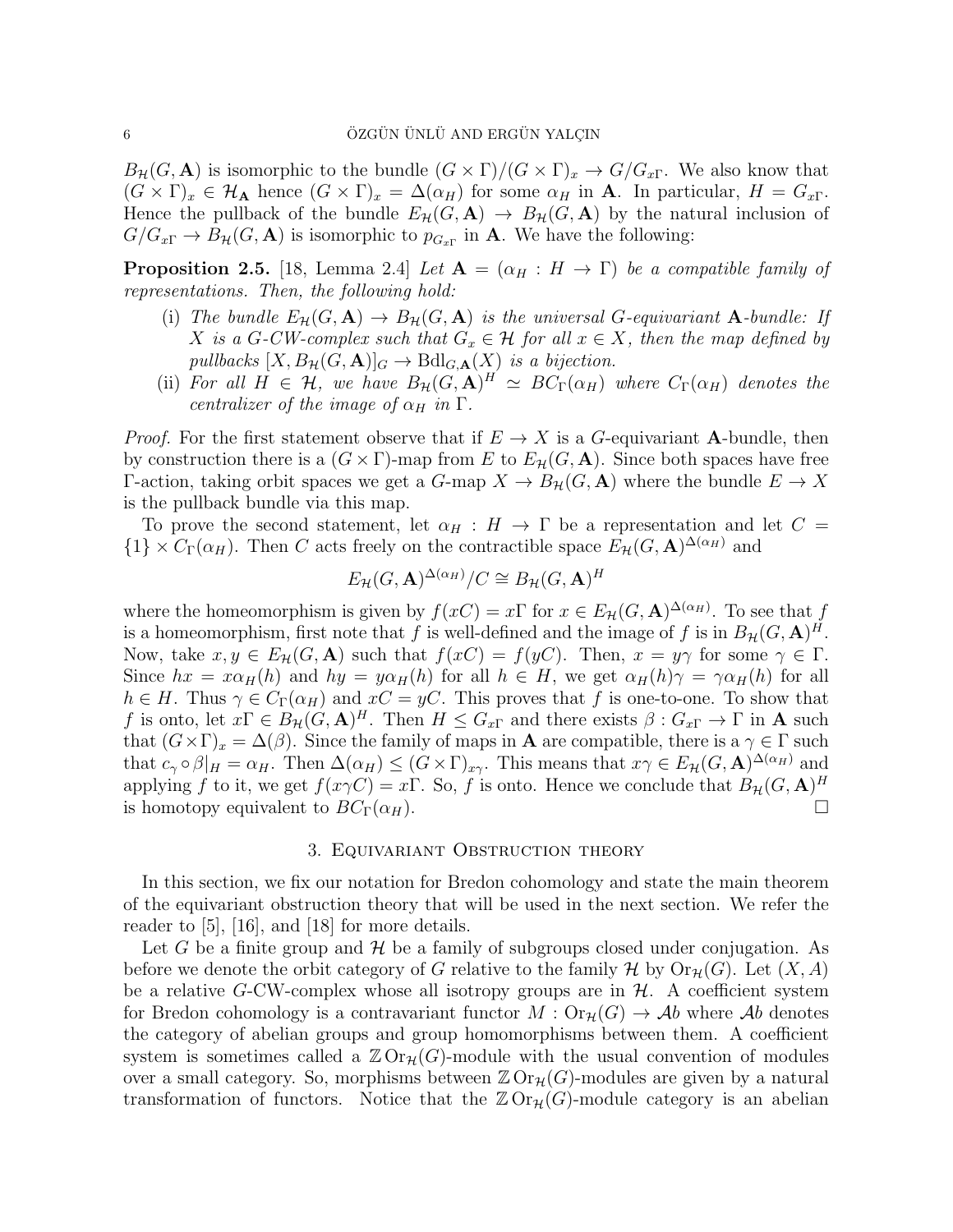category, so the usual constructions of modules over a ring are available to do homological algebra. To simplify the notation, we call a  $\mathbb{Z} \mathrm{Or}_{\mathcal{H}}(G)$ -module, a  $\mathbb{Z} \mathrm{O}_{\mathcal{H}}$ -module.

Now, let us fix some notation for some of the  $\mathbb{Z}O_{\mathcal{H}}$ -modules that we will be considering. For example, consider the contravariant functor  $\pi_n(X^?, A^?): \text{Or}_{\mathcal{H}}(G) \to \mathcal{A}b$  given by  $\pi_n(X^?, A^?)(G/H) = \pi_n(X^H, A^H)$  for any object  $G/H$  in  $\text{Or}_{\mathcal{H}}(G)$  and a morphism  $\hat{a}: G/H \to G/K$  in  $\text{Or}_{\mathcal{H}}(G)$  defined by  $gH \to ga^{-1}K$  is sent to the morphism from  $\pi_n(X^K, A^K)$  to  $\pi_n(X^H, A^H)$  induced by left multiplication  $x \to a^{-1}x$  considered as a map from  $(X^K, A^K)$  to  $(X^H, A^H)$ .

Similarly, we set  $C_n(X^?, A^?; M) : \text{Or}_{\mathcal{H}}(G) \to \mathcal{A}b$  as

$$
C_n(X^?, A^?)(G/H) = C_n(X^H, A^H; \mathbb{Z})
$$

and morphisms defined in a similar way as above. The boundary maps of the chain complexes  $C_*(X^H, A^H; \mathbb{Z})$  commute with conjugation and restriction maps, so when we put them together, we obtain a chain complex of  $\mathbb{Z}O_{\mathcal{H}}$ -modules

$$
\cdots \longrightarrow C_2(X^?, A^?) \longrightarrow C_1(X^?, A^?) \longrightarrow O_0(X^?, A^?) \longrightarrow 0.
$$

We define  $H_n(X^?, A^?)$  as the cohomology of this chain complex. Note that the  $\mathbb{Z}O_{\mathcal{H}}$ module  $H_n(X^?, A^?; M) : \text{Or}_{\mathcal{H}}(G) \to \mathcal{A}b$  satisfies

$$
H_n(X^?, A^?)(G/H) = H_n(X^H, A^H; \mathbb{Z}).
$$

**Definition 3.1.** Let  $(X, A)$  be a relative G-CW-complex and M be a  $\mathbb{Z}O_{\mathcal{H}}$ -module. The Bredon cohomology  $H^*_{G}(X, A; M)$  of the pair  $(X, A)$  with coefficients in M is defined as the cohomology of the cochain complex

$$
0 \longrightarrow \text{Hom}_{\mathbb{Z}O_{\mathcal{H}}}(C_0(X^?, A^?), M) \longrightarrow^{\delta^0} \text{Hom}_{\mathbb{Z}O_{\mathcal{H}}}(C_1(X^?, A^?), M) \longrightarrow^{\delta^1} \cdots
$$

Bredon cohomology is useful to describe obstructions for extending equivariant maps. Let  $(X, A)$  be a relative G-CW-complex and Y be a G-space such that for all  $H \leq G$  the invariant space  $Y^H$  is an  $(n-1)$ -simple space. Assume  $f: X^{(n)} \to Y$  is a G-equivariant map. Then we define an element  $c_f$  in  $\text{Hom}_{\mathbb{Z}O_H}(C_n(X^?, A^?), \pi_{n-1}(Y^?))$  for  $H \in \mathcal{H}$  as follows: For every  $H \in \mathcal{H}$ , the homomorphism  $c_f(H)$  is the map

$$
c_f(H) : C_n(X^H, A^H) \to \pi_{n-1}(Y^H)
$$

which takes  $\sigma \in C_n(X^H, A^H)$  to the homotopy class of the map  $f \circ \phi_\sigma : \mathbb{S}^{n-1} \to Y^H$  where  $\phi_{\sigma}$  is the attaching map of the cell  $\sigma$  in the following pushout diagram:

$$
\begin{array}{ccc}\n\partial(\sigma) & \xrightarrow{\phi_{\sigma}} & X^{(n-1)} \\
\downarrow & & \downarrow \\
\sigma & \longrightarrow & X^{(n)}\n\end{array}
$$

The cochain  $c_f$  is a cocyle by Proposition II.1.1 in [5]. Hence we can define obs(f) =  $[c_f] \in H^n_G(X, A; \pi_{n-1}(Y^?))$ . The cohomology class  $\text{obs}(f)$  is the obstruction to extending  $f|_{X^{(n-1)}}$  to  $X^{(n+1)}$ . More precisely: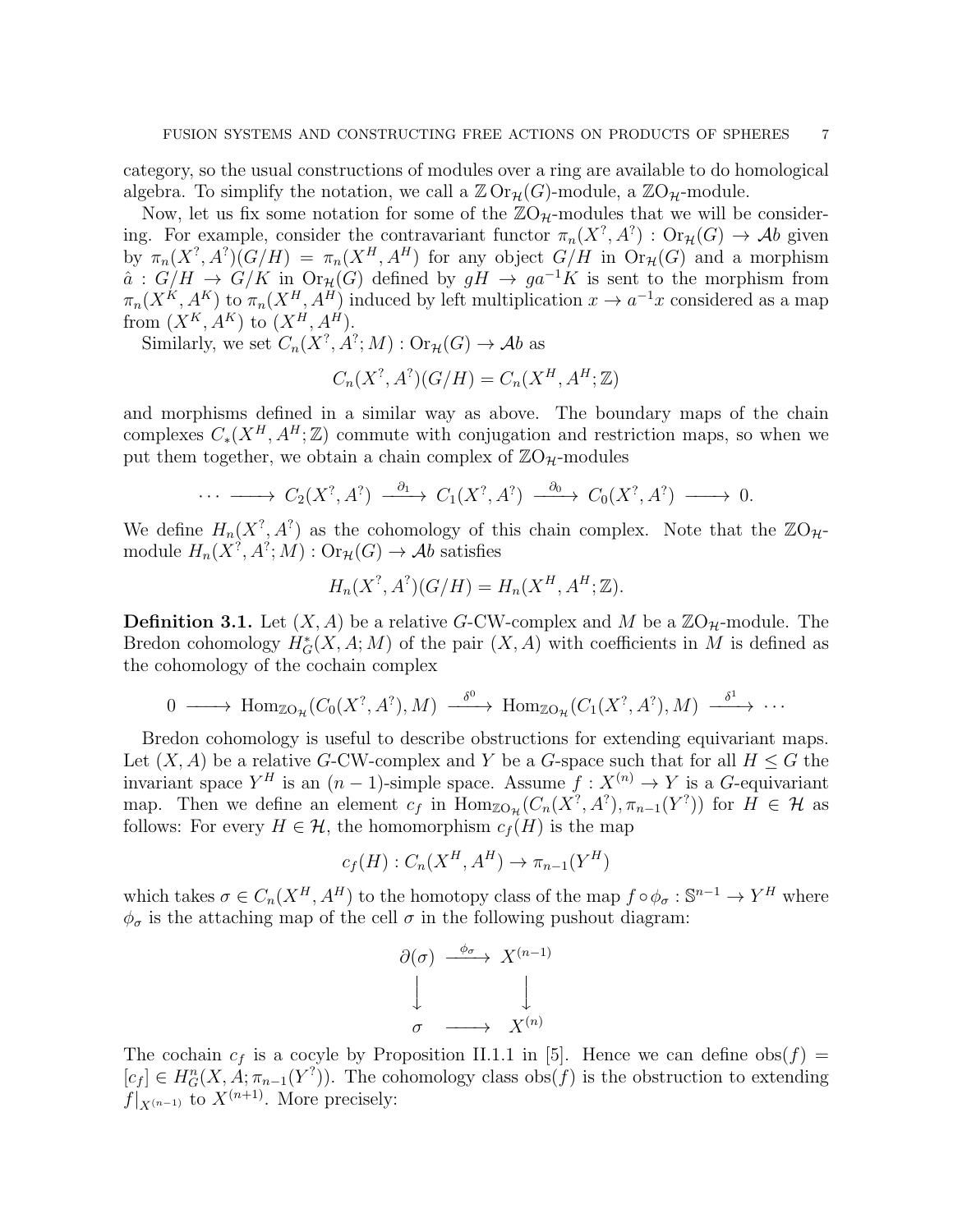**Proposition 3.2.** Let  $(X, A)$  be a relative G-CW-complex and Y be a G-space such that for all  $H \leq G$ , the invariant space  $Y^H$  is a simple space. Let  $f : X^{(n)} \to Y$  be a  $G$ equivariant map. Then  $f|_{X^{(n-1)}}$  can be extended to an equivariant map from  $X^{(n+1)}$  to Y if and only if  $obs(f) = 0$  in  $H_G^{n+1}(X, A; \pi_n(Y^?)).$ 

*Proof.* See Proposition II.1.2 in [5].

Note that the category of  $\mathbb{Z}O_{\mathcal{H}}$ -modules has enough injectives (see [5, pg. 24]). Hence for any  $\mathbb{Z}O_{\mathcal{H}}$ -module M, there exists an injective resolution

$$
0 \longrightarrow M \stackrel{\epsilon}{\longrightarrow} I^0 \stackrel{\rho^0}{\longrightarrow} I^1 \stackrel{\rho^1}{\longrightarrow} \cdots
$$

For a  $\mathbb{Z}O_{\mathcal{H}}$ -module N, we define the ext-group  $\mathrm{Ext}^n_{\mathbb{Z}O_{\mathcal{H}}}(N,M)$  as the cohomology of the cochain complex

$$
0 \longrightarrow \text{Hom}_{\mathbb{Z}O_{\mathcal{H}}}(N, I^0) \xrightarrow{(\rho^0)_*} \text{Hom}_{\mathbb{Z}O_{\mathcal{H}}}(N, I^1) \xrightarrow{(\rho^1)_*} \cdots
$$

Note that since we already know that the  $\mathbb{Z}O_{\mathcal{H}}$ -module category has enough projectives, one can also calculate the above ext-groups using a projective resolutions of N.

The following proposition is used in the next section. We include a proof of it here for the convenience of the reader. The proof is given by standard homological algebra and can be found in the literature (see  $[5, Chp1, 10.4]$  or  $[20, Chp. 1, Thm 6.2]$ ).

**Proposition 3.3.** Let  $(X, A)$  be a G-CW-complex and H be a family of subgroups of G closed under conjugation such that for all  $x \in X$ , the isotropy subgroup  $G_x$  is in the family H. Then for any  $\mathbb{Z}O_{\mathcal{H}}$ -module M,

$$
E_2^{p,q} = \text{Ext}^p_{\mathbb{Z}O_{\mathcal{H}}}(H_q(X^?, A^?), M) \implies H_G^{p+q}(X, A; M).
$$

*Proof.* Let  $(C_*(X^?, A^?), \partial)$  denote the chain complex of  $(X, A)$  and let

$$
0 \longrightarrow M \xrightarrow{\epsilon} I^0 \xrightarrow{\rho^0} I^1 \xrightarrow{\rho^1} I^2 \xrightarrow{\rho^2} \cdots
$$

be an injective resolution of M as a  $\mathbb{Z}O_{\mathcal{H}}$ -module. Define a double complex

$$
D^{p,q} = \text{Hom}_{\mathbb{Z}O_{\mathcal{H}}}(C_q(X^?, A^?), I^p)
$$

where  $d_1: D^{p,q} \to D^{p+1,q}$  is given by  $d_1(f) = \rho^p \circ f$  and  $d_2: D^{p,q} \to D^{p,q+1}$  is given by  $d_2(f) = (-1)^p f \circ \partial_{q+1}$  for  $f \in D^{p,q}$ . Now the spectral sequence of this double complex is in the form

$$
E_2^{p,q} = H^p(H^q(D^{*,*}, d_2), d_1) \implies H^{p+q}(\text{Tot}(D^{*,*}), d_1 + d_2)
$$

where  $\text{Tot}(D^{*,*})$  is the total complex of the double complex  $D^{*,*}$  (see page 108 in [4]). Since  $I^p$  is injective for all  $p \geq 0$ , we have

$$
H^q(D^{p,*}, d_2) = H^q(\text{Hom}_{\mathbb{Z}O_\mathcal{H}}(C_*(X^?, A^?), I^p), d_2) = \text{Hom}_{\mathbb{Z}O_\mathcal{H}}(H_q(X^?, A^?), I^p).
$$

Using this and the definition of ext-groups, we obtain

$$
E_2^{p,q} = H^p \left( \text{Hom}_{\mathbb{Z}O_{\mathcal{H}}}(H_q(X^?, A^?), I^*), d_1 \right) = \text{Ext}_{\mathbb{Z}O_{\mathcal{H}}}^p(H_q(X^?, A^?), M)).
$$

Since  $C_q(X^?, A^?)$  is projective as a  $\mathbb{Z}O_{\mathcal{H}}$ -module for all  $q \geq 0$ , the following two cochain complexes are chain homotopy equivalent

$$
(\text{Tot}(D^{*,*}), d_1 + d_2) \simeq (\text{Hom}_{\mathbb{Z}O}_{\mathcal{H}}(C_*(X^?, A^?), M), d_2)
$$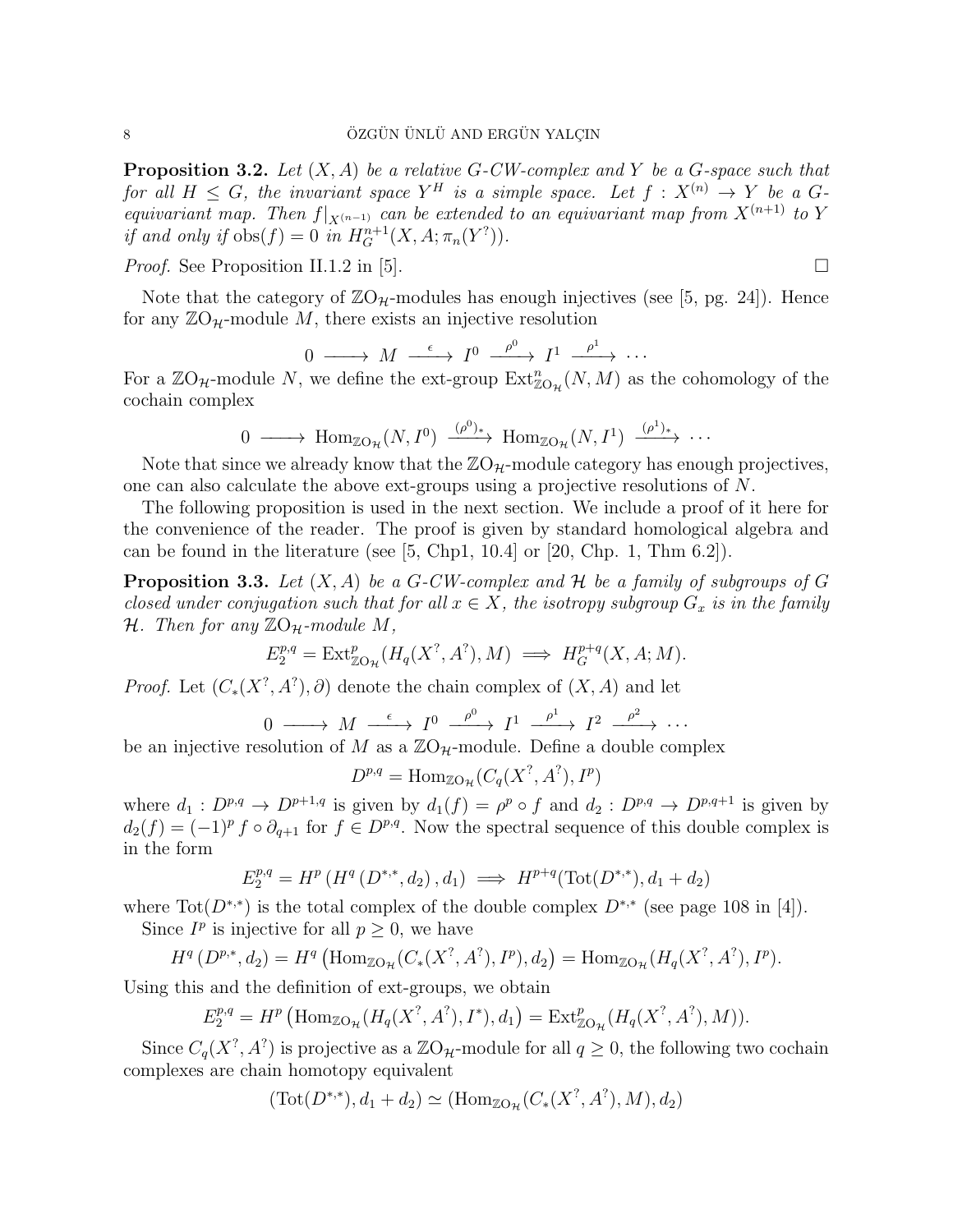(see page 45 in [3]). Hence

$$
H^{p+q}(\text{Tot}(D^{*,*}), d_1 + d_2) = H_G^{p+q}(X, A; M).
$$

Therefore the spectral sequence for the double complex  $D^{*,*}$  gives a spectral sequence

$$
E_2^{p,q} = \text{Ext}^p_{\mathbb{Z}O_{\mathcal{H}}}(H_q(X^?, A^?), M)) \implies H_G^{p+q}(X, A; M).
$$

 $\Box$ 

#### 4. Construction of Equivariant Bundles

The main theorem of this section is a slightly different version of a theorem of Lück and Oliver [18, Thm 2.7] on construction of equivariant bundles. This is the theorem that was mentioned in the introduction and it is the starting point of our construction of free actions on products of spheres.

Let  $\Upsilon_k$  be a family of topological groups indexed by the positive integers. Given two maps  $f, g: \Upsilon_k \to \Upsilon_m$ , the product  $[f] \cdot [g]$  of homotopy classes  $[f]$  and  $[g]$  in  $[\Upsilon_k, \Upsilon_m]$  is defined as the homotopy class of the composition

$$
\Upsilon_k \stackrel{\Delta}{\longrightarrow} \Upsilon_k \times \Upsilon_k \stackrel{f \times g}{\longrightarrow} \Upsilon_m \times \Upsilon_m \stackrel{\mu}{\longrightarrow} \Upsilon_m
$$

where  $\Delta$  denotes the diagonal map and  $\mu$  is the multiplication in  $\Upsilon_m$ .

For each k, let  $i_k$  and  $j_k$  be injective homomorphisms from  $\Upsilon_k$  to  $\Upsilon_{k+1}$ . For every  $m > k$ , let

$$
i_{k,m},j_{k,m}:\Upsilon_k\to\Upsilon_m
$$

denote the compositions  $i_{m-1} \circ i_{m-2} \circ \ldots \circ i_k$  and  $j_{m-1} \circ j_{m-2} \circ \ldots \circ j_k$ , respectively.

**Definition 4.1.** We call a sequence of triples  $\{(\Upsilon_k, i_k, j_k)\}_{k=1}^{\infty}$  an r-powering tower if for every  $k \geq 1$ , the centralizer of every finite subgroup of  $\Upsilon_k$  is a path connected group, and for every  $m > k$ , we have

$$
[i_{k,m}] = \underbrace{[j_{k,m}] \cdot [j_{k,m}] \cdot \ldots \cdot [j_{k,m}]}_{r^{(m-k)}-\text{many}}.
$$

The main example of a powering tower is the following:

**Example 4.2.** For  $k \geq 1$ , let  $\Upsilon_k = U(nr^{k-1})$  and  $i_k$  and  $j_k$  be the inclusions from  $U(nr^{k-1})$  to  $U(nr^k)$  given by

$$
i_k(A) = \begin{bmatrix} A & & \\ & A & \\ & & \ddots & \\ & & & A \end{bmatrix}
$$
 and  $j_k(A) = \begin{bmatrix} A & & \\ & I & \\ & & \ddots & \\ & & & I \end{bmatrix}$ .

The centralizer of a finite group in  $\Upsilon_k = U(nr^{k-1})$  for  $k \geq 1$  is isomorphic to a product  $\prod_i U(m_i)$  of unitary groups, hence it is path connected. Let  $H_s : [0,1] \to U(nr^k)$  be a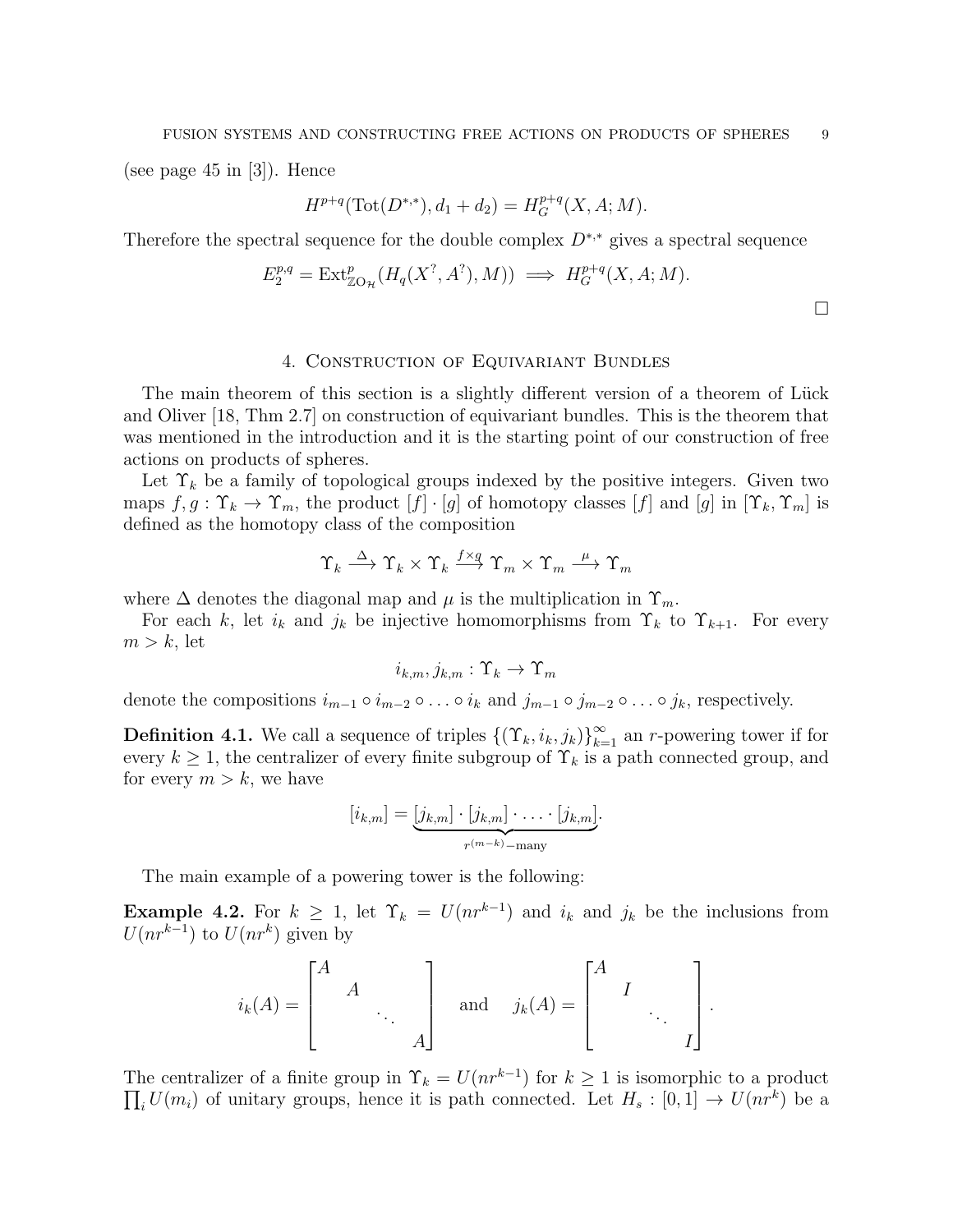path with the following end points:

$$
H_s(0) = \begin{bmatrix} A & & & \\ & I & & \\ & & \ddots & \\ & & & I \end{bmatrix} \quad \text{and} \quad H_s(1) = \begin{bmatrix} I & & & & \\ & \ddots & & & \\ & & I & & \\ & & & I & \\ & & & & \ddots \\ & & & & & I \end{bmatrix} \leftarrow s^{\text{th}} \text{ position}
$$

Now  $\prod_{s=1}^r H_s$  is a path from  $j_k(A)^r$  to  $i_k(A)$ , so we get  $i_k \simeq (j_k)^r$  for all  $k \geq 1$ . Applying this recursively, we obtain  $i_{k,m} \simeq (j_{k,m})^{r^{m-k}}$  for every  $m > k$ . Hence  $(\Upsilon_k, i_k, j_k)$  is an  $r$ -powering tower.

In our applications, the only r-powering tower we consider is the tower given in the above example. So, one can read the rest of this section with this particular tower in mind. The reason we keep the exposition more general is that we believe this more general set up can be useful for constructing equivariant fibre bundles with fibres homeomorphic to a product of spheres.

Now we give our main construction.

**Theorem 4.3** (Compare to Theorem 2.7 in [18]). Let G be a finite group and H be a family of subgroups of G closed under conjugation. Suppose that  $\Gamma$  is a finite group and

$$
\mathbf{A} = (\alpha_H) \in \varprojlim_{H \in \mathcal{H}} \text{Rep}(H, \Gamma).
$$

Let  ${(\Upsilon_k, i_k, j_k)}_{k=1}^{\infty}$  be a  $|\Gamma|$ -powering tower. Then, for any representation  $\rho : \Gamma \to \Upsilon_1$ and for any  $d \geq 1$ , there exist an  $m \geq 1$  and a G-equivariant  $(i_{1,m} \circ \rho)_*(\mathbf{A})$ -bundle

$$
\Upsilon_m \to E \to E_{\mathcal{H}}G^{(d)}
$$

which is (non-equivariantly) trivial as an  $\Upsilon_m$ -principal bundle.

*Proof.* Let  $Z$  be the mapping cylinder of the (unique up to homotopy) map

$$
B_{\mathcal{H}}(G,\mathbf{A}) \to E_{\mathcal{H}}G
$$

and let B denote  $B_{\mathcal{H}}(G, \mathbf{A})$  in Z. Let

$$
\mathbf{A}_m = (i_{1,m} \circ \rho)_*(\mathbf{A})
$$
 and  $B_m = B_{\mathcal{H}}(G, \mathbf{A}_m)$ 

for every  $m \geq 1$ , and let

$$
f: B \to B_1
$$
,  $I_{k,m}: B_k \to B_m$ , and  $J_{k,m}: B_k \to B_m$ 

be the maps induced respectively by  $\rho$ ,  $i_{k,m}$ , and  $j_{k,m}$  for every  $1 \leq k \leq m$ . For any  $H \in \mathcal{H}$ , we have  $B_1^H \simeq BC_{\Upsilon_1}(\rho \circ \alpha_H)$  by Proposition 2.5, so  $B_1^H$  is simply connected. Therefore, we can extend f to a  $G$ -map  $f_2: Z^{(2)} \to B_1$ . Assume that we have a  $G$ -map

$$
f_n: Z^{(n)} \to B_k
$$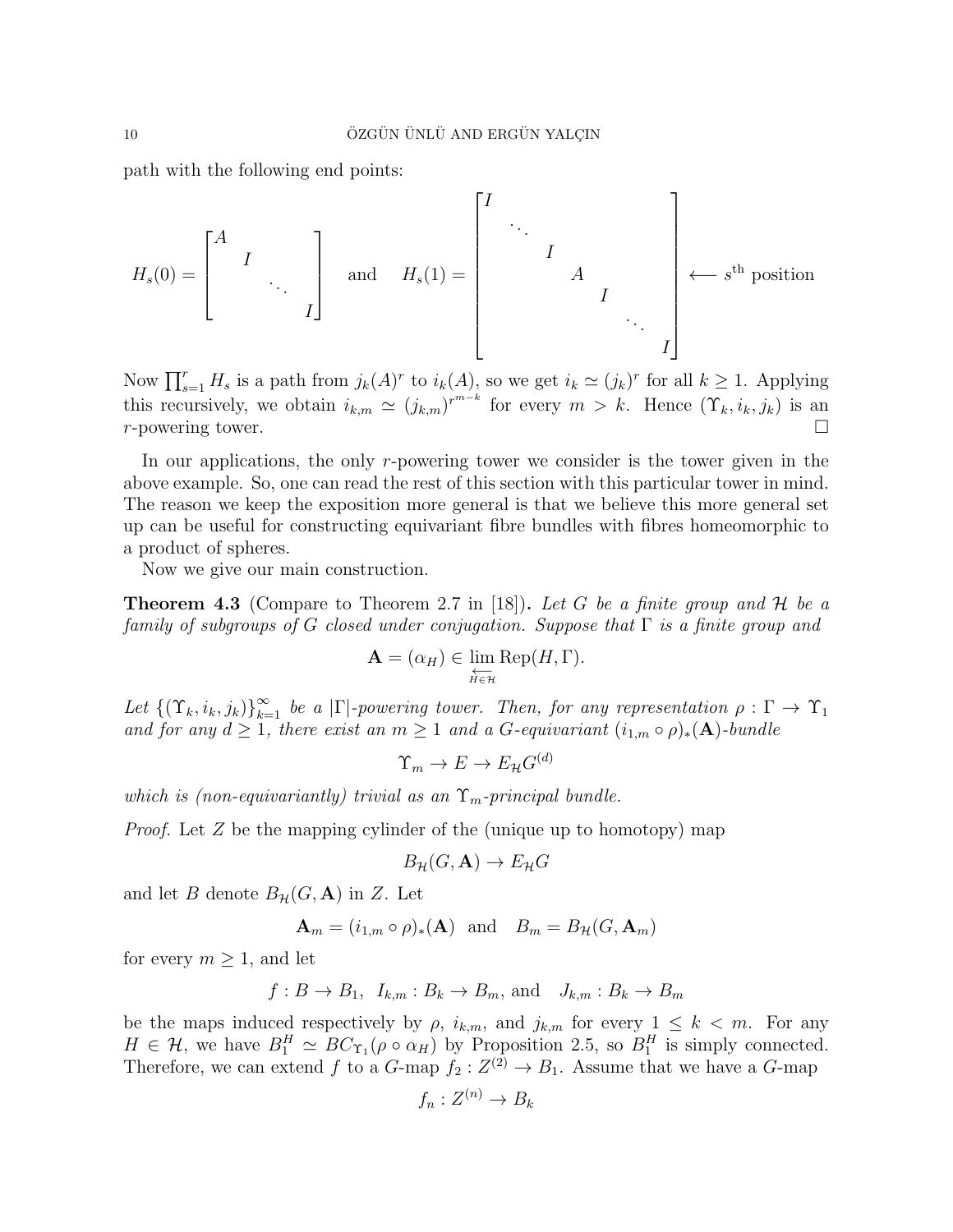for some  $n \geq 2$  where  $k \geq 1$ . For every  $m > k$ , let the elements

$$
obs(I_{k,m} \circ f_n), obs(J_{k,m} \circ f_n) \in H_G^{n+1}(Z, B; \pi_n(B_m^2))
$$

be the obstructions to extending the restrictions  $I_{k,m} \circ f_n|_{Z^{(n-1)}}$  and  $J_{k,m} \circ f_n|_{Z^{(n-1)}}$  to G-maps from  $Z^{(n+1)}$  to  $B_m$  as in Proposition 3.2. Since  $\{(\Upsilon_k, i_k, j_k)\}_{k=1}^{\infty}$  is a  $|\Gamma|$ -powering tower, we have

$$
obs(I_{k,m} \circ f_n) = |\Gamma|^{m-k} obs(J_{k,m} \circ f_n)
$$

for every  $m > k$ . Here we use the fact that for a Lie group  $\mathcal{G}$ , the map  $\pi_n(\mu) : \pi_n(\mathcal{G}) \times$  $\pi_n(\mathcal{G}) \to \pi_n(\mathcal{G})$  induced by multiplication  $\mu : \mathcal{G} \times \mathcal{G} \to \mathcal{G}$  coincides with the usual group operation in  $\pi_n(\mathcal{G})$  (see [26, pg 44, Cor 10]).

By Proposition 3.3, there is a cohomology spectral sequence

$$
E_2^{p,q} = \text{Ext}^p_{\mathbb{Z}O_H}(H_q(Z^?, B^?), \pi_n(B^?_m)) \implies H_G^{p+q}(Z, B; \pi_n(B^?_m)).
$$

Note that for every  $H \in \mathcal{H}$ , we have  $H_q(Z^H, B^H) \cong \widetilde{H}_{q-1}(B^H) \cong \widetilde{H}_{q-1}(BC_{\Gamma}(\alpha_H))$  by Proposition 2.5. So,  $|\Gamma|$  annihilates  $H_q(Z^H, B^H)$  for every  $H \in \mathcal{H}$ . Therefore, we can find an  $m > k$  such that

$$
obs(I_{k,m} \circ f_n) = 0.
$$

This implies that for any  $d \geq 1$ , there exists an  $m > k$  such that there is a G-map

$$
Z^{(d+1)} \xrightarrow{f_{d+1}} B_m.
$$

The pullback of the bundle  $E_{\mathcal{H}}(G, \mathbf{A}_m) \to B_m$  by the composition map

$$
E_{\mathcal{H}}G^{(d+1)} \longrightarrow Z^{(d+1)} \xrightarrow{f_{d+1}} B_m.
$$

is a G-equivariant  $(i_{1,m} \circ \rho)_*(\mathbf{A})$ -bundle

$$
\xi_{d+1} : \Gamma_m \to E \to E_{\mathcal{H}} G^{(d+1)}.
$$

If  $\{1\} \in \mathcal{H}$ , then  $E_{\mathcal{H}}G$  is contractible and we obtain a trivial  $\Upsilon_m$ -principal bundle when we pullback the bundle  $\xi_{d+1}$  to a bundle  $\xi_d$  over  $E_{\mathcal{H}}G^{(d)}$  by the inclusion map. If H does not include  $\{1\}$ , then we can extend  $\mathcal H$  to a larger family  $\mathcal H'$  which is defined by

$$
\mathcal{H}' = \{ K \le H \mid H \in \mathcal{H} \}.
$$

We can also extend the compatible family of representations **A** to a compatible family of representation  $A'$  for  $H'$  by taking the restrictions of representations in  $A$ . Then, by the above argument, there is an  $m \geq 1$  and a G-equivariant  $(i_{1,m} \circ \rho)_*(\mathbf{A})$ -bundle

$$
\xi'_d: \Upsilon_m \to E \to E_{\mathcal{H}'}G^{(d)}
$$

which is trivial as an  $\Upsilon_m$ -principal bundle. Since there is a  $G$ -map  $E_{\mathcal{H}}G^{(d)} \to E_{\mathcal{H}'}G^{(d)}$ , we can consider the pullback of  $\xi_d'$  to a bundle  $\xi_d$  over  $E_{\mathcal{H}}G^{(d)}$ . The bundle  $\xi_d$  has the desired properties.

**Corollary 4.4.** Let  $G$  be a finite group and  $M$  be a finite dimensional smooth manifold with a smooth G-action. Let  $\mathcal H$  denote the family of isotropy subgroups of the G action on M. Let  $\Gamma$  be a finite group and

$$
\mathbf{A} = (\alpha_H) \in \varprojlim_{H \in \mathcal{H}} \text{Rep}(H, \Gamma)
$$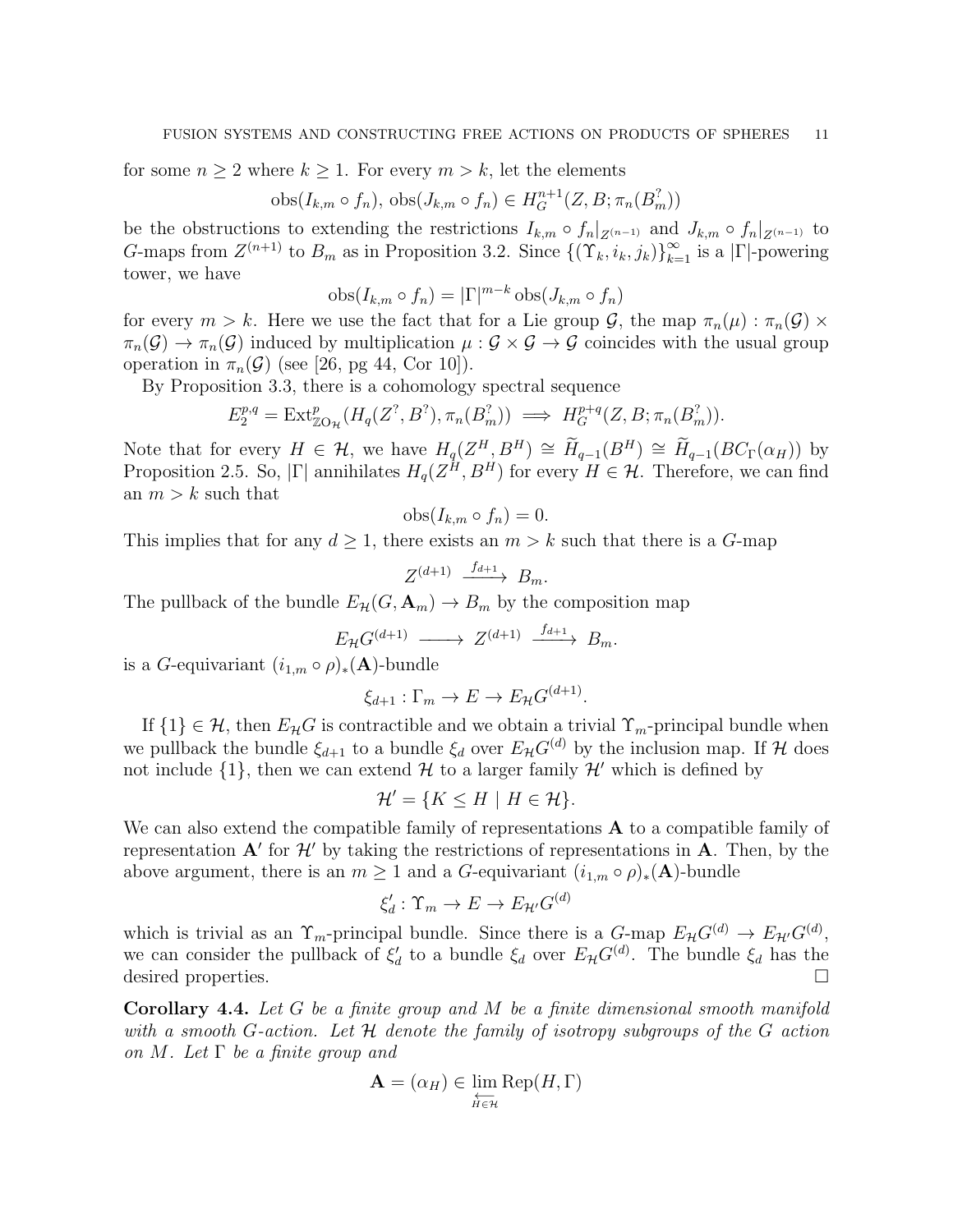be a family of compatible representations. Then, for every  $\rho : \Gamma \to U(n)$ , there exist positive integers N and k, and a smooth G-action on  $M \times \mathbb{S}^N$  such that for every  $x \in M$ , the  $G_x$ -action on the sphere  $\{x\}\times\mathbb{S}^N$  is diffeomorphic to the linear G-action on  $\mathbb{S}(V^{\oplus k})$ where  $V = \rho \circ \alpha_{G_x}$ .

*Proof.* Let  $\{(\Upsilon_k, i_k, j_k)\}_{k=1}^{\infty}$  be the  $|\Gamma|$ -powering tower described in Example 4.2. Then, by Theorem 4.3, for any  $d \geq 1$ , there exist an  $m > 1$  and a G-equivariant  $(i_{1,m} \circ \rho)_*(\mathbf{A})$ -bundle

$$
\Upsilon_m \to \overline{E} \to E_{\mathcal{H}} G^{(d)}
$$

which is trivial as an  $\Upsilon_m$ -principal bundle. Consider the vector bundle

$$
\mathbb{C}^s \to \overline{E} \times_{\Upsilon_m} \mathbb{C}^s \stackrel{\pi}{\to} E_{\mathcal{H}} G^{(d)}
$$

where  $s = n|\Gamma|^{m-1}$ . Choose d larger than the dimension of M. Since the isotropy subgroups of the G-action on M are all in  $H$ , there is a G-map  $f : M \to E_H G^{(d)}$  which is unique up to homotopy. Consider the following pullback

$$
E \longrightarrow \overline{E} \times_{\Upsilon_m} \mathbb{C}^s
$$

$$
\downarrow r
$$

$$
M \xrightarrow{f} E_{\mathcal{H}} G^{(d)}.
$$

The bundle  $E \stackrel{p}{\longrightarrow} M$  is a topological bundle, so the total space is not necessarily a smooth manifold. To get a smooth total space, we need to replace the bundle  $E \stackrel{p}{\longrightarrow} M$ with a smooth bundle. This is done by considering a smooth universal bundle which is constructed as follows: Let  $V$  be the direct sum of infinitely many copies of the regular representation of G over the real numbers R. Let  $BO(2s, V)$  denote the G-space of 2splanes in V and  $EO(2s, V)$  denote the G-space whose points are pairs  $(W, w)$  where W is a 2s-plane in V and  $w \in W$ . The map  $EO(2s, V) \to BO(2s, V)$  defined by  $(W, w) \to W$ gives a G-equivariant vector bundle which is the universal bundle of 2s-dimensional Gequivariant vector bundles. So we can consider  $p$  as a pullback

$$
E \longrightarrow EO(2s, V)
$$
  
\n
$$
\downarrow p
$$
  
\n
$$
M \xrightarrow{h} BO(2s, V)
$$

for some map  $h : M \to BO(2s, V)$ . In fact, since M is a finite dimensional manifold, the same is true if we replace V with a direct sum of  $q$  copies of the regular representation for a large q (see Proposition III.9.3 in [22]).

Note that h is G-homotopic to a smooth G-map (see Theorem VI.4.2 in [6]), so there is a smooth G-equivariant vector bundle  $p' : E' \to M$  topologically equivalent to the G-equivariant vector bundle  $p: E \to M$ . For every  $x \in M$ , the  $G_x$ -action on  $\mathbb{S}((p')^{-1}(x))$ is the same as the  $G_x$ -action on  $\mathbb{S}(p^{-1}(x))$  which is given by the linear  $G_x$ -action on  $\mathbb{S}((\rho \circ \alpha_{G_x})^{\oplus k})$  where k is some positive integer.

The bundle  $p : E \to M$  has a (nonequivariant) topological trivialization, so does  $p': E' \to M$ . Now a continuous trivialization can be replaced by a smooth trivialization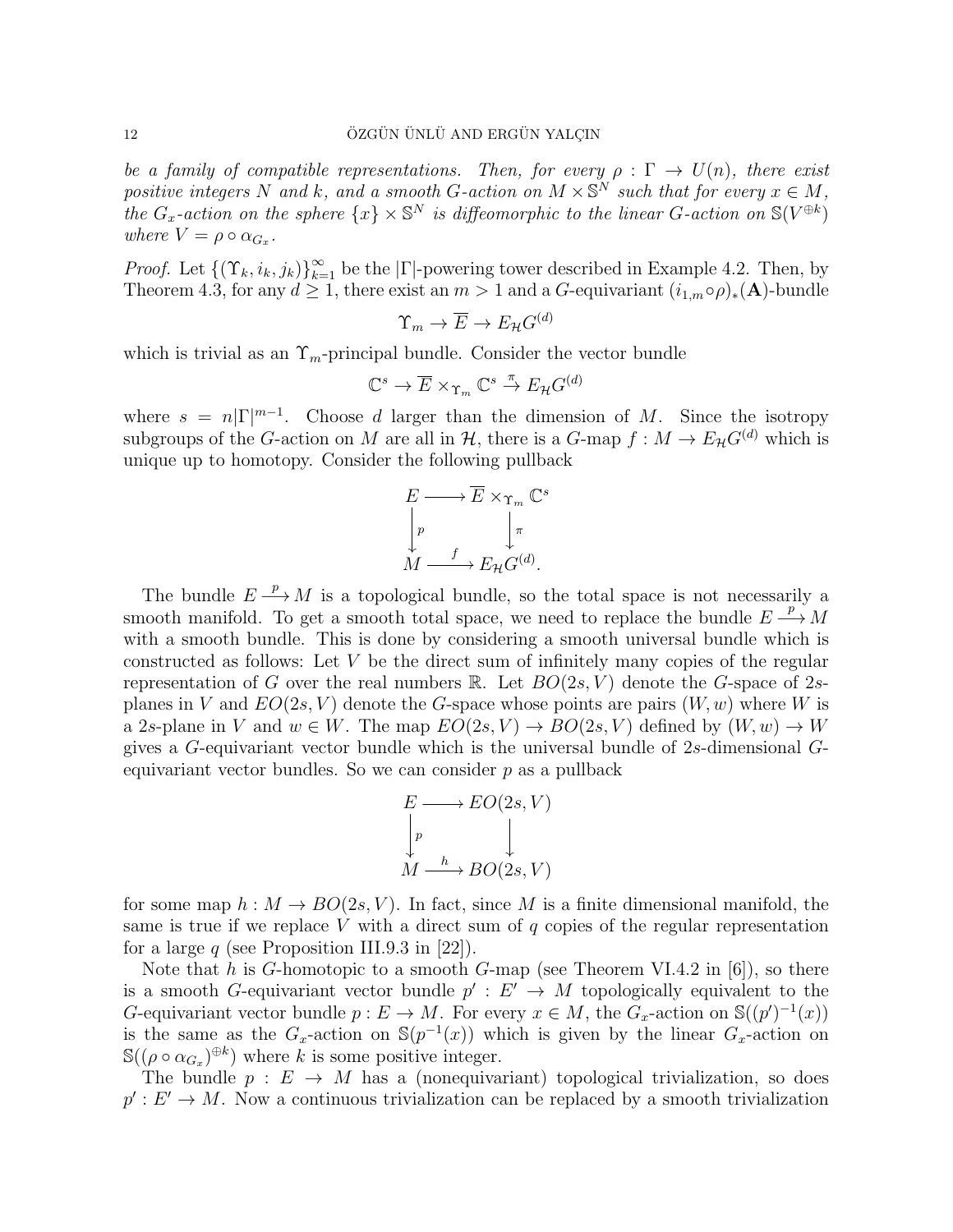leading to a diffeomorphism  $\mathbb{S}(E') \approx M \times \mathbb{S}^N$  where  $\mathbb{S}(E')$  is the total space of the corresponding sphere bundle and  $N = 2s - 1$ . This is explained in detail in Chapter 4 of [14] (see also Proposition 6.20 in [15]). Note that the differential structure on the product  $M \times \mathbb{S}^N$  is the product differential structure and  $\mathbb{S}^N$  denotes the standard sphere, not an exotic one.  $\Box$ 

Remark 4.5. The dimension of the sphere in the above corollary is usually very big and it depends on the dimension of  $M$ . So, this construction is not very useful for constructing free actions on products of two equal dimensional spheres. It is an interesting problem to classify all rank two finite groups which can act freely and smoothly on  $\mathbb{S}^n \times \mathbb{S}^n$  for some n. See [10], [11], and [12] for more details on this problem.

#### 5. Embedding fusion systems

A key ingredient in the construction of an equivariant vector bundle is the existence of a finite group  $\Gamma$  and a family of compatible representations  $\mathbf{A} = (\alpha_H : H \to \Gamma)$ . The compatibility of representations  $(\alpha_H)$  means that for each map  $c_q : H \to K$  induced by conjugation  $c_g(h) = ghg^{-1}$ , there exists a  $\gamma \in \Gamma$  such that the following diagram commutes:

(1) 
$$
\begin{array}{ccc}\nH & \xrightarrow{\alpha_H} & \Gamma \\
\downarrow c_g & \downarrow c_\gamma \\
K & \xrightarrow{\alpha_K} & \Gamma\n\end{array}
$$

To find Γ and a family of compatible representations, we use an intermediate finite group S and define  $\Gamma$  in terms of S and a fusion system on S. More precisely, we assume that there is a finite group S and a family of maps  $\iota_H : H \to S$  such that the diagram (1) above comes from a diagram of the following form:



In general, the monomorphisms  $f : \iota_H(H) \to \iota_K(K)$  that complete these diagram do not have to exist, but we assume that they always exist. In fact, in our applications the maps  $\iota_H$  are always injective, so we can take f as the composition  $\iota_K \circ c_g \circ \iota_H^{-1}$ . Note that the monomorphisms  $f: \iota_H(H) \to \iota_K(K)$  do not only depend on the conjugations  $c_q$ , but also depend on different choices of maps  $\iota_H$ . These monomorphisms between subgroups of S satisfy certain properties and the best way to study them is via the theory of abstract fusion systems. We now introduce the terminology of fusion systems.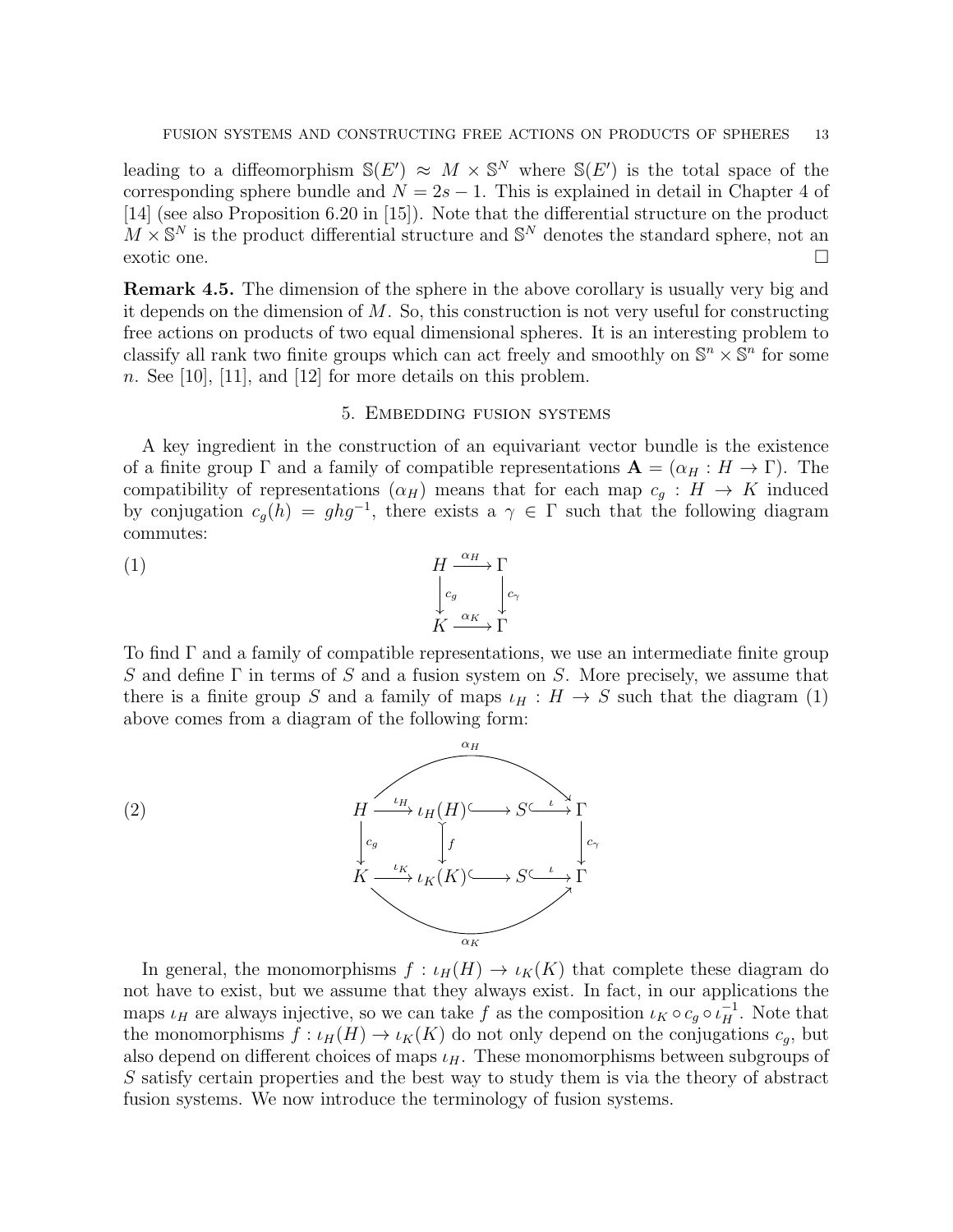**Definition 5.1.** Let S be a finite group. A *fusion system*  $\mathcal F$  on S is a category whose objects are subgroups of S and whose morphisms are injective group homomorphisms where the composition of morphisms in  $\mathcal F$  is the usual composition of group homomorphisms and where for every  $P, Q \leq S$ , the morphism set  $\text{Hom}_{\mathcal{F}}(P, Q)$  satisfies the following:

- (i)  $\text{Hom}_S(P,Q) \subseteq \text{Hom}_{\mathcal{F}}(P,Q)$  where  $\text{Hom}_S(P,Q)$  is the set of all conjugation homomorphisms induced by elements in S.
- (ii) For every morphism  $\varphi$  in  $\text{Hom}_{\mathcal{F}}(P,Q)$ , the induced group isomorphism  $P \to \varphi(P)$ and its inverse are also morphisms in  $\mathcal{F}$ .

An obvious example of a fusion system is the fusion system  $\mathcal{F}_{S}(G)$  where G is a finite group, S a subgroup of G, and the set of morphisms  $\text{Hom}_{\mathcal{F}}(P, Q)$  is defined as the set of all maps induced by conjugations by elements of G. If  $\mathcal{F}_1$  and  $\mathcal{F}_2$  are two fusion systems on a group S, then we write  $\mathcal{F}_1 \subseteq \mathcal{F}_2$  to mean that all morphisms in  $\mathcal{F}_1$  are also morphisms in  $\mathcal{F}_2$ . We have the following:

**Lemma 5.2.** Let G be a finite group and  $H$  be a family of subgroups of G. Let S be a finite group and  $\{\iota_H : H \to S \mid H \in \mathcal{H}\}\$ be a family of maps. Suppose that  $\mathcal F$  is a fusion system on S such that for every map  $c_g : H \to K$  induced by conjugation, there is a monomorphism  $f$  in  $\mathcal F$  such that the following diagram commutes



If  $\Gamma$  is a finite group which includes S as a subgroup and satisfies  $\mathcal{F} \subseteq \mathcal{F}_S(\Gamma)$ , then the family of maps  $(\alpha_H)$ , where  $\alpha_H$  is defined as the composition

$$
\alpha_H: H \xrightarrow{\iota_H} S \hookrightarrow \Gamma
$$

for all  $H \in \mathcal{H}$ , is a compatible family.

Given a fusion system on S, a good way to find a finite group  $\Gamma$  satisfying  $\mathcal{F} \subseteq \mathcal{F}_S(\Gamma)$ is to use certain S-S-bisets. Before we explain this construction, we first introduce some terminology about bisets.

An S-S-biset  $\Omega$  is a non-empty set where S acts both from right and from left in such a way that for all  $s, s' \in S$  and  $x \in \Omega$ , we have  $(sx)s' = s(xs')$ . Let  $\Omega$  be an S-S-biset, Q be a subgroup of S, and  $\varphi: Q \to S$  be a monomorphism. Then, we write  $\varphi \Omega$  to denote the Q-S-biset obtained from  $\Omega$  by restricting the left S-action to Q and we write  $_{\varphi}\Omega$  to denote the Q-S-biset obtained from  $\Omega$  where the left Q-action is induced by  $\varphi$ .

We now discuss the construction of the finite group  $\Gamma$  for a given biset. This construction is the same as the construction given by S. Park in [23] for saturated fusion systems on p-groups. Let S be a finite group and  $\Omega$  be an S-S-biset. Let

$$
\Gamma_{\Omega} = \{ f : \Omega \to \Omega \mid f(xs) = f(x)s \text{ for all } s \in S, x \in \Omega \}
$$

denote the group of automorphisms of  $\Omega$  preserving the right S-action. Define  $\iota : S \to \Gamma_{\Omega}$ as the homomorphism satisfying  $\iota(s)(x) = sx$  for all  $x \in \Omega$ . If the left S-action on  $\Omega$  is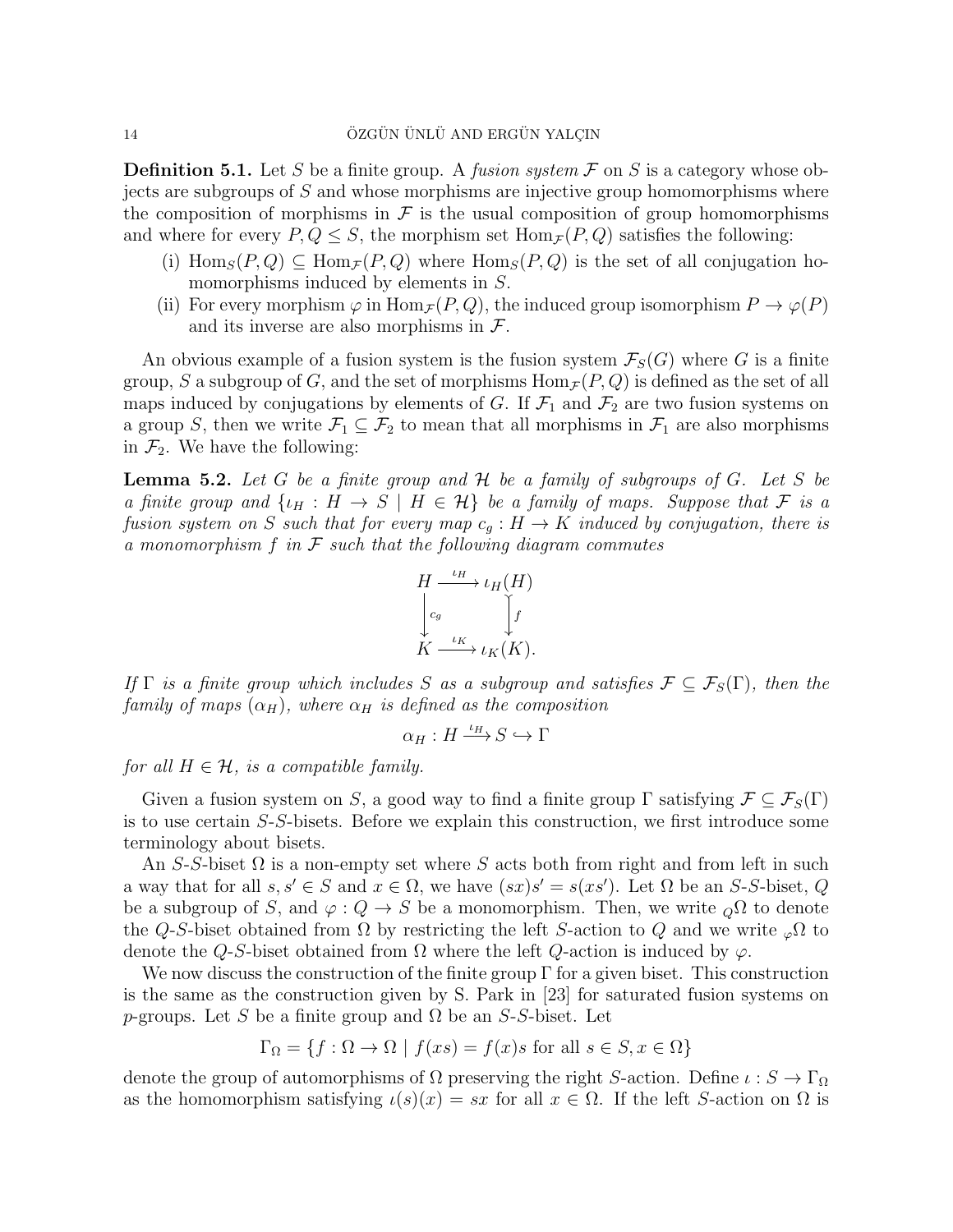free and  $\Omega$  is non-empty, then  $\iota$  is a monomorphism, hence in that case we can consider S as a subgroup of  $\Gamma_{\Omega}$ .

**Lemma 5.3** (Theorem 3, [23]). Let  $\Omega$  be an S-S-biset with a free left S-action and let Q be a subgroup of S and  $\varphi: Q \to S$  be a monomorphism. Then,  $\varphi \Omega$  and  $\varphi \Omega$  are isomorphic as Q-S-bisets if and only if  $\varphi$  is a morphism in the fusion system  $\mathcal{F}_S(\Gamma_\Omega)$ .

*Proof.* Let  $\eta :_{Q} \Omega \to_{\varphi} \Omega$  be a function. Note that  $\eta$  is a Q-S-biset isomorphism if and only if  $\eta$  is an element in  $\Gamma_{\Omega}$  and the conjugation  $c_{\eta}$  restricted to Q is equal to  $\varphi: Q \to S$ . This is because

$$
c_{\eta}(q)(x) = \eta(q\eta^{-1}(x)) = \varphi(q)\eta(\eta^{-1}(x)) = \varphi(q)(x)
$$

for all  $q \in Q$  and  $x \in \Omega$ .

We make the following definition for the situation considered in Lemma 5.3.

**Definition 5.4.** Let F be a fusion system on a finite group S. Then, a left free S-S-biset  $\Omega$  is called *left* F-stable if for every subgroup  $Q \leq S$  and  $\varphi \in \text{Hom}_{\mathcal{F}}(Q, S)$ , the Q-S-bisets  $_{Q}\Omega$  and  $_{Q}\Omega$  are isomorphic.

Hence, by Lemma 5.3, we have the following.

**Theorem 5.5.** Let F be a fusion system on a finite group S. If  $\Omega$  is a left F-stable S-S-biset, then  $\mathcal{F} \subseteq \mathcal{F}_S(\Gamma_\Omega)$ .

This theorem together with Lemma 5.2 gives an explicit way to construct a finite group Γ and a compatible family of representations  $(α<sub>H</sub> : H \to Γ)$ . Note that if Ω is also free as a right S-set, then the group  $\Gamma$  can be described in a simple way as follows: If  $|\Omega/S| = n$ , then  $\Gamma$  is the wreath product  $S \wr \Sigma_n := (S \times \cdots \times S) \rtimes \Sigma_n$  where the product of S's is n-fold and the symmetry group  $\Sigma_n$  acts on the product by permuting the coordinates. The fusion data is encoded in the way S is embedded in  $\Gamma$ . In general, the image of  $\iota : S \to \Gamma$  is not in the product  $S \times \cdots \times S$  (see [23] for more details).

For our constructions, we also need to find a representation of  $\Gamma$  such that its restriction via the maps  $\alpha_H$  is in a desired form. For this, we again use S as an intermediate step, start with a representation V of S and obtain a representation of  $\Gamma$  in terms of V.

**Definition 5.6.** Let V be a left  $\mathbb{C}S$ -module and let  $\Omega$  be a S-S-biset. Then we define  $\mathbb{C}\Gamma_{\Omega}$ -module V as the module

$$
\widetilde{V} = \mathbb{C}\Omega \otimes_{\mathbb{C}S} V
$$

where  $\mathbb{C}\Omega$  is the permutation  $\mathbb{C}S$ -CS-bimodule with basis given by  $\Omega$ . The left  $\mathbb{C}\Gamma_{\Omega}$ action on  $\mathbb{C}\Omega$  is given by evaluation of the bijections in  $\Gamma_{\Omega}$  at the elements of  $\Omega$  and V is considered as a left  $\mathbb{C}\Gamma_{\Omega}$ -module via this action.

Note that every transitive S-S-biset is of the form  $S \times_{\Delta} S$  for some  $\Delta \leq S \times S$ , where  $S \times \Delta S$  is the equivalence class of pairs  $(s_1, s_2)$  where  $(s_1t_1, s_2) \sim (s_1, t_2s_2)$  if and only if  $(t_1, t_2) \in \Delta$ . The left and right actions are given by usual left and right multiplication in S. An S-S-biset is called bifree if both left and right S actions are free. It is clear from the above description that a transitive bifree S-S-biset  $S \times \Delta S$  has the property that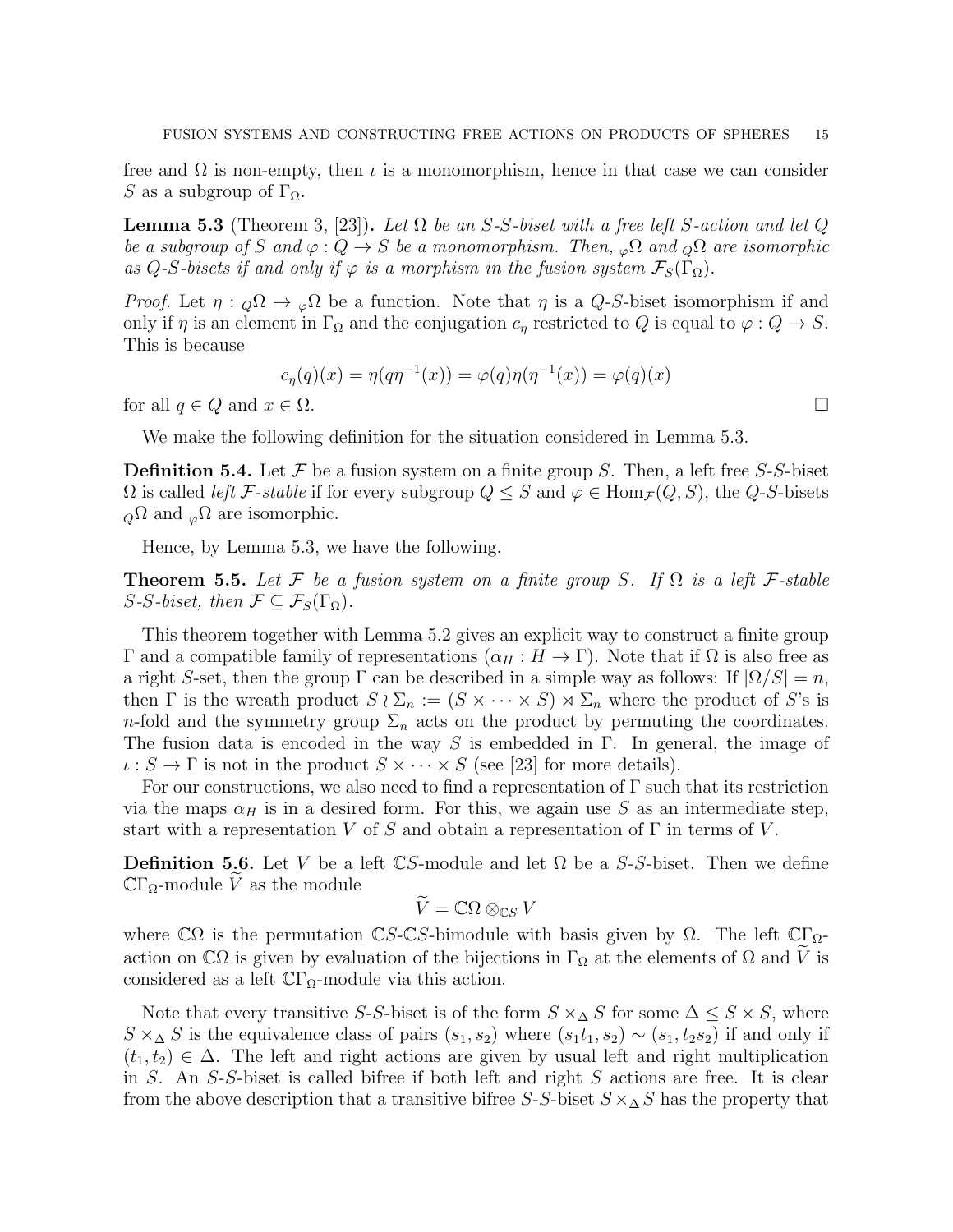$\Delta \cap (S \times 1) = 1$  and  $\Delta \cap (1 \times S) = 1$ . Applying Goursat's theorem, we obtain that  $\Delta$  is a graph of an injective map  $\varphi: Q \to S$  where  $Q \leq S$ . In this case we denote  $\Delta$  by

$$
\Delta(\varphi) = \{ (s, \varphi(s)) \mid s \in Q \}.
$$

So, a bifree S-S-biset is a disjoint union of bisets of the form  $S \times_{\Delta(\varphi)} S$  where  $\varphi : Q \to S$ is a monomorphism.

**Definition 5.7.** Let  $\Omega$  be a finite bifree *S-S*-biset. Then we define the isotropy of  $\Omega$  as the family

Isot $(\Omega) = \{ \varphi : Q \to S \mid S \times_{\Delta(\varphi)} S$  is isomorphic to a transitive summand of  $\Omega \}$ .

It is known that every transitive biset can be written as a product of five basic bisets (see Lemma 2.3.26 in [8]). Since  $\Omega$  is bifree, only three of these basic bisets, namely restriction, isogation, and induction, are needed to write the transitive summands of  $\Omega$  as a composition of basic bisets. This gives us the following calculation:

**Proposition 5.8.** Let V be a left  $\mathbb{C}S$ -module and  $\Omega$  be a bifree S-S-biset. Let  $\widetilde{V}$  be the  $\mathbb{C}\Gamma_{\Omega}$ -module constructed as above. Then, for  $H \leq S$ , the  $\mathbb{C}H$ -module  $\text{Res}_{H}^{\Gamma_{\Omega}}\widetilde{V}$  is a direct sum of modules in the form

$$
\operatorname{Ind}_{H\cap Q^x}^H \operatorname{Iso}^*(\varphi \circ c_x) \operatorname{Res}_{\varphi(^xH\cap Q)}^S V
$$

where  $x \in S$  and  $\varphi : Q \to S$  is in Isot( $\Omega$ ).

*Proof.* By writing the transitive summands of  $\Omega$  as a composition of the three basic bisets, we can express

$$
\operatorname{Res}_S^{\Gamma_\Omega} \widetilde{V} = \mathbb{C}\Omega \otimes_{\mathbb{C}S} V
$$

as a direct sum of CS-modules in the form

$$
\operatorname{Ind}_Q^S \operatorname{Iso}^*(\varphi) \operatorname{Res}_{\varphi(Q)}^S V
$$

where  $\varphi: Q \to S$  is in Isot( $\Omega$ ). Note that Iso<sup>\*</sup>( $\varphi$ ) is the contravariant isogation defined by  $\text{Iso}^*(\varphi)(M) = \varphi^*(M)$  where M is a  $\varphi(Q)$ -module.

Let H be a subgroup of S. Then, the  $\mathbb{C}H$ -module  $\text{Res}_{H}^{\Gamma_{\Omega}}\widetilde{V}$  is a direct sum of  $\mathbb{C}H$ modules in the form

$$
\operatorname{Res}^S_H \operatorname{Ind}^S_Q \operatorname{Iso}^*(\varphi) \operatorname{Res}^S_{\varphi(Q)} V.
$$

Using the Mackey decomposition formula, we can decompose  $\operatorname{Res}_{H}^{S} \text{Ind}_{Q}^{S}$  further. We obtain a direct sum with summands of the form

$$
\operatorname{Ind}_{H\cap Q^x}^H \operatorname{Iso}^*(c_x) \operatorname{Res}_{H\cap Q}^Q \operatorname{Iso}^*(\varphi) \operatorname{Res}_{\varphi(Q)}^S V
$$

which is isomorphic to

$$
\operatorname{Ind}_{H\cap Q^x}^H \operatorname{Iso}^*(\varphi \circ c_x) \operatorname{Res}_{\varphi(^xH\cap Q)}^S V.
$$

This completes the proof.  $\Box$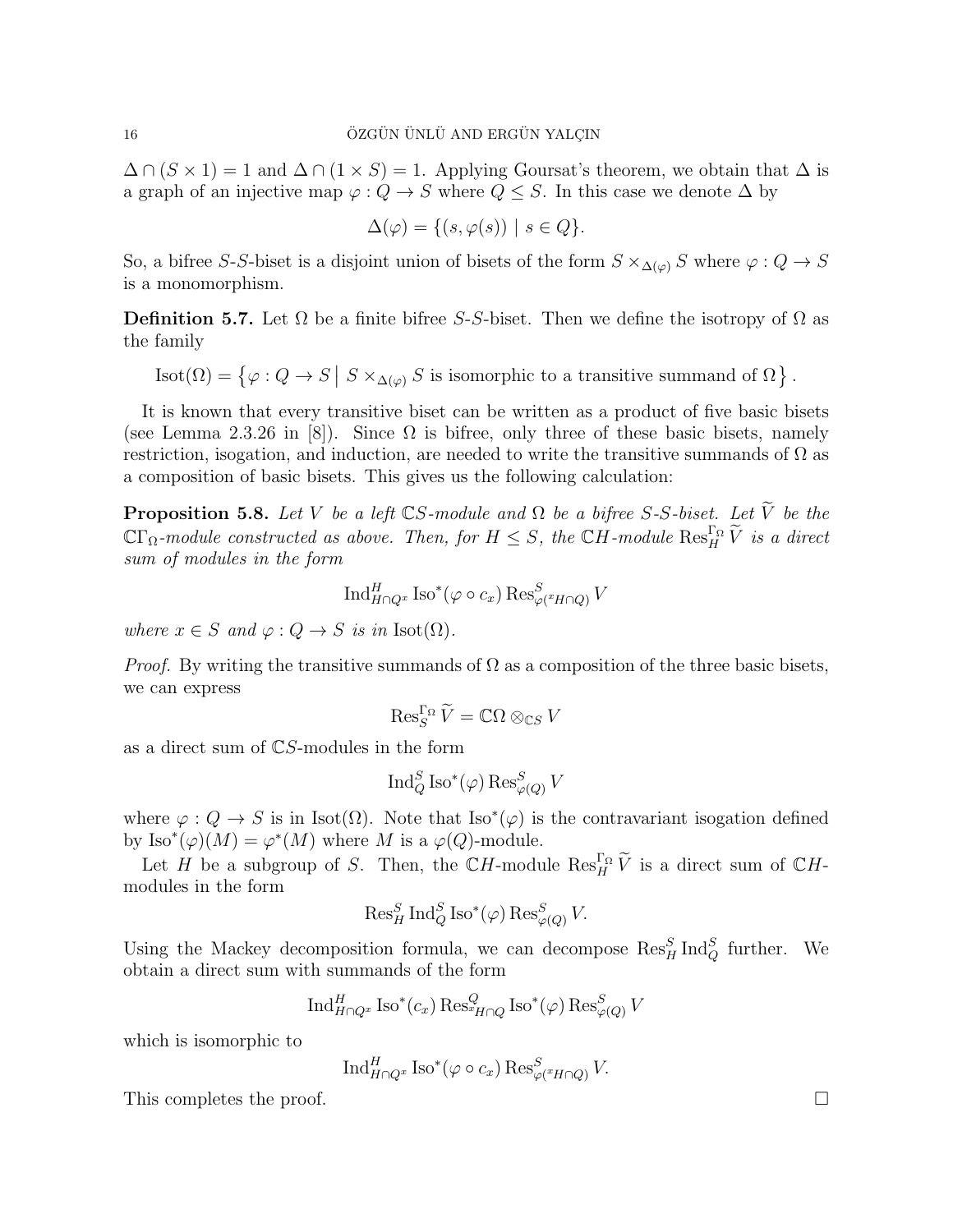This proposition shows that if we want to use this method of construction of a finite group  $\Gamma$  using a left F-stable biset  $\Omega$ , we need to put some restrictions on the isotropy subgroups of  $\Omega$ . The existence of left F-stable bisets with certain restrictions on their isotropy subgroups is an interesting problem and we plan to discuss this in a future paper. For the main theorems of this paper, it is possible to avoid this discussion by finding specific bisets with desired properties using ad hoc methods. These bisets will be described in the next section.

## 6. Constructions of free actions on products of spheres

In this section, we prove our main theorems, Theorem 1.1 and 1.2, stated in the introduction. We will first prove Theorem 1.1 which states that a p-group  $G$  acts freely and smoothly on a product of two spheres if and only if  $rk(G) \leq 2$ . We start with a well-known lemma which is often used as a starting point for constructing free actions.

**Lemma 6.1.** Let G be a p-group with  $\text{rk } G = r$ . If  $\text{rk } Z(G) = k$ , then G acts smoothly on a product of k spheres with isotropy subgroups having rank at most  $r - k$ .

*Proof.* Let the center of G be of the form  $Z(G) \cong \mathbb{Z}/p^{n_1} \times \cdots \times \mathbb{Z}/p^{n_k}$  with generators  $a_1, \ldots, a_k$ . For  $j \in \{1, 2, \ldots, k\}$ , let  $\chi_j : Z(G) \to \mathbb{C}$  denote the one-dimensional representation of  $Z(G)$  defined by  $a_j \mapsto e^{2\pi i/p^{n_j}}$ , and  $a_{j'} \mapsto 1$  for  $j' \neq j$ . Let  $\theta_j = \text{Ind}_{Z(G)}^G(\chi_j)$ . Define  $M = \mathbb{S}(\theta_1) \times \cdots \times \mathbb{S}(\theta_k)$  with the diagonal G-action. Note that  $Z(G)$  acts freely on M, so if H is an isotropy subgroup of G, then we must have  $H \cap Z(G) = \{1\}$ . Thus,  $HZ(G) \cong H \times Z(G)$  is a subgroup of G. This proves that  $k + \text{rk } H \leq r$ .

The above lemma, in particular, says that if  $rk G = r$  and  $rk Z(G) = r - 1$ , then G acts smoothly on a product of  $(r - 1)$ -many spheres with rank one isotropy subgroups. When  $p$  is odd, all rank one  $p$ -groups are cyclic. In the case of 2-groups, in addition to cyclic groups, we also have the family of generalized quaternions  $Q_{2^n}$  where  $n \geq 3$ . In either case, given a finite collection of rank one  $p$ -groups, we can find a rank one  $p$ -group into which all other rank one  $p$ -groups can be embedded. In the proof of Theorem 1.1, S will be this large rank one p-group into which all isotropy subgroups can be embedded. So, when p is odd, S will be a cyclic group of order  $p^N$  and when  $p = 2$ , it will be a quaternion group  $Q_{2N}$  where N is a large enough positive integer.

As a fusion system on  $S$  we will always consider the fusion system  $\mathcal F$  where all the monomorphisms between subgroups of S are in  $\mathcal F$ . For this S and  $\mathcal F$ , we construct left  $F$ -stable bisets with reasonable isotropy structures. We construct these bisets using a more general lemma. Before we state this lemma, we introduce a definition.

**Definition 6.2.** Let F be a fusion system on a finite group S. Then we say K is an  $\mathcal{F}$ *characteristic* subgroup of S if for any subgroup  $L \leq K$  and for any morphism  $\varphi: L \to S$ in F, there exists a morphism  $\tilde{\varphi}: K \to K$  in F such that  $\tilde{\varphi}(l) = \varphi(l)$  for all  $l \in L$ .

Now, we have the following: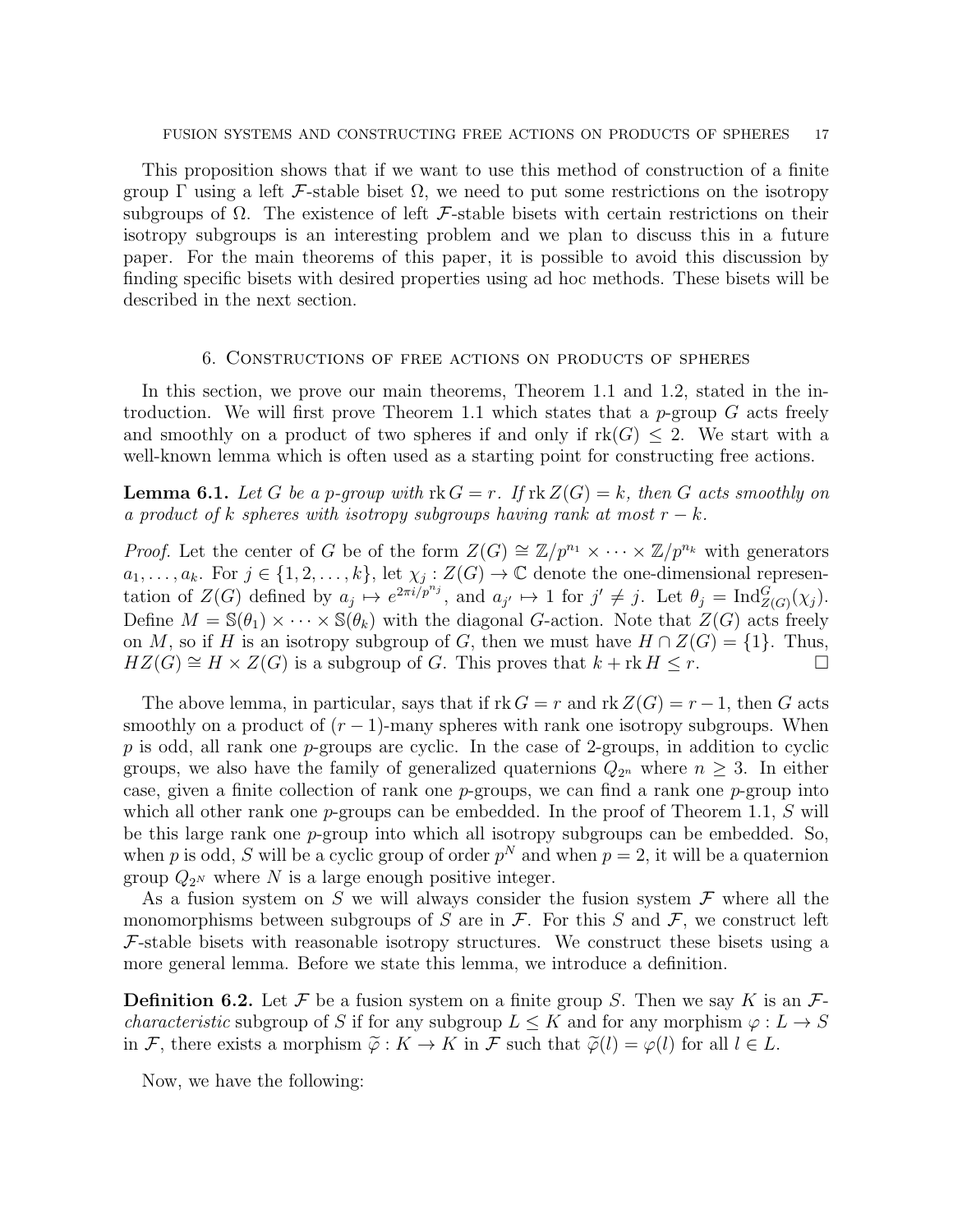**Lemma 6.3.** Let F be a fusion system on a finite group S and K be an abelian  $\mathcal{F}$ characteristic subgroup of S. Assume that  $\Omega$  is the S-S-biset defined as follows

$$
\Omega = \coprod_{\varphi \in \text{Aut}_{\mathcal{F}}(K)} S \times_{\Delta(\varphi)} S.
$$

Then the S-S-biset  $\Omega$  is left F-stable.

*Proof.* We first prove that for any F-morphism  $\psi: K \to S$ , the K-S-bisets  $_K\Omega$  and  $_{\psi}\Omega$ are isomorphic. For this, let  $\{s_1, \ldots, s_m\}$  be a set of coset representatives for K so that  $S = \prod_i s_i K$ . Using this decomposition, we can write

$$
\Omega = \coprod_{\varphi \in \text{Aut}_{\mathcal{F}}(K)} \quad \coprod_{i=1}^{m} E_{i,\varphi}
$$

where  $E_{i,\varphi} = \{ [s_i,s] \mid [s_i,s] \in S \times_{\Delta(\varphi)} S \}$ . Define  $\theta : {}_K\Omega \to {}_{\psi}\Omega$  as the map which takes  $[s_i, s] \in E_{i, \varphi}$  to  $[s_i, s] \in E_{i, \varphi'}$  where

$$
\varphi' = \varphi \circ c_{s_i}^{-1} \circ \psi^{-1} \circ c_{s_i}.
$$

Note that since K is F-characteristic, we have  $\psi(K) = K = c_{s_i}(K)$ , so  $\varphi'$  is also in Aut<sub>F</sub>(K). It is straight forward to check that  $\theta$  is a bijection and satisfies  $\theta(kx)$  =  $\psi(k)\theta(x)$  for every  $k \in K$  and  $x \in \Omega$ .

Now take any subgroup  $Q \leq S$  and  $\psi \in \text{Hom}_{\mathcal{F}}(Q, S)$ . We want to show that Q-S-bisets  $_{Q}\Omega$  and  $_{\psi}\Omega$  are isomorphic. We can think of a Q-S-biset as a left  $(Q \times S)$ -set by defining the left  $(Q \times S)$ -action by  $(q, s)x = qxs^{-1}$  for all  $q \in Q$  and  $s \in S$ . This allows us to apply the usual theory of left sets to bisets. In particular, to show that  $_{Q}\Omega$  and  $_{\psi}\Omega$  are isomorphic, it is enough to show that for every  $H \le Q \times S$ , the number of fixed points of left H- and  $H_{\psi}$ -actions on  $\Omega$  are equal where  $H_{\psi} = \{(\psi(x), y) | (x, y) \in H\}.$ 

Take any subgroup  $H \le Q \times S$ . If H is not a group in the form  $\Delta(\theta)$ , where  $\theta: L \to S$ is a F-morphism and L is a subgroup of K, then  $|\Omega^H| = 0 = |\Omega^{H_{\psi}}|$ . If H is a group in the form  $\Delta(\theta)$  where  $\theta: L \to S$  is a *F*-morphism and L is a subgroup of K, then there exists a morphism  $\tilde{\psi}: K \to K$  in F such that  $\tilde{\psi}(l) = \psi(l)$  for all  $l \in L$ . This implies that  $|\Omega^H| = |\Omega^{H_{\psi}}|$  because K-S-bisets  $_K\Omega$  and  $_{\widetilde{\psi}}\Omega$  are isomorphic. From these we can conclude that  $Q$ -S-bisets  $_Q\Omega$  and  $_\psi\Omega$  are isomorphic.

Lemma 6.3 is used to show that the bisets given in the following two examples are left F-stable.

**Example 6.4.** Let p be a prime number and S be the cyclic group of order  $p^N$  where  $N > 1$ . Let F be the fusion system on S such that all monomorphisms between the subgroups of S are morphisms in  $\mathcal F$ . Define

$$
\Omega = \coprod_{\varphi \in \text{Aut}(S)} S \times_{\Delta(\varphi)} S.
$$

By Lemma 6.3,  $\Omega$  is left F-stable. So, by Theorem 5.5,  $\mathcal{F} \subseteq \mathcal{F}_S(\Gamma_\Omega)$ . This implies that if a finite group G acts on a space with cyclic p-group isotropy, then its isotropy subgroups can be embedded in  $\Gamma_{\Omega}$  in a compatible way. To obtain the maps  $\alpha_H : H \to \Gamma_{\Omega}$ , we first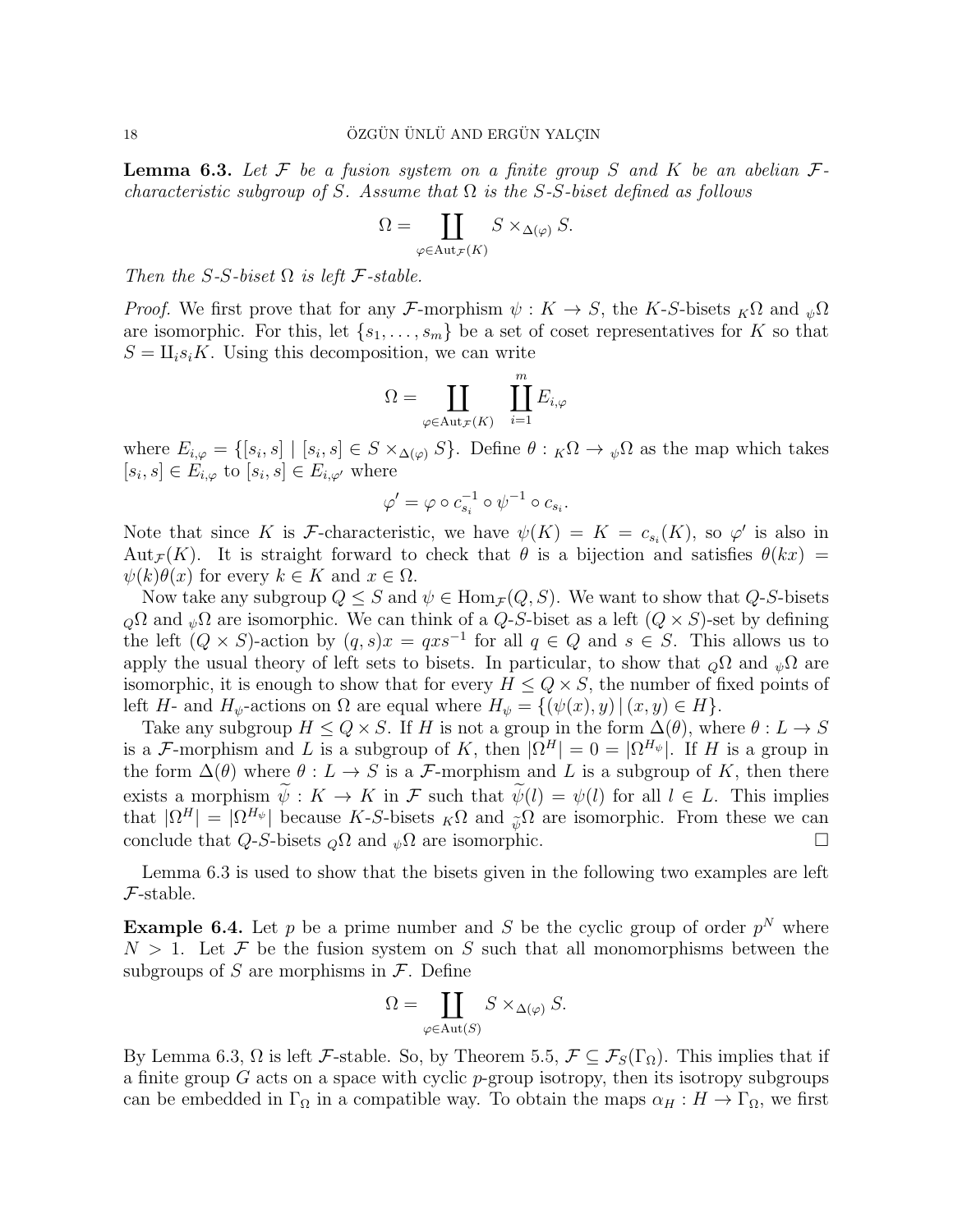choose a family of injective maps  $\iota_H : H \to S$  for all isotropy subgroups H, then we apply Lemma 5.2 to conclude that the compositions  $\alpha_H = \iota \circ \iota_H$  form a compatible family of maps. Here  $\iota : S \to \Gamma_{\Omega}$  is the canonical inclusion defined in Section 5 which satisfies  $u(s)(x) = sx$  for all  $s \in S$  and  $x \in \Omega$ .

As a representation  $V$  of  $S$ , we can take the one dimensional complex representation given by multiplication with the  $p^N$ -th root of unity. Then, for every  $H \leq S$ , the representation  $\text{Res}_{H}^{\Gamma} \widetilde{V}$  is isomorphic to the direct sum  $\bigoplus_{\varphi} \text{Res}_{H}^{S} \varphi^*(V)$ , hence H acts freely on  $\mathbb{S}(\widetilde{V})$ .

**Remark 6.5.** Note that the finite group  $\Gamma_{\Omega}$  that is constructed in the above example is exactly the same as the construction given in Section 4.2 of [27]. To see this, note that the group  $\Gamma_{\Omega}$  constructed above can be expressed as wreath product  $S \wr \Sigma_n$  where  $n = |\text{Aut}(S)|$ . We can write a specific group isomorphism  $\Gamma_{\Omega} \to S \wr \Sigma_n$  as follows: Observe that there is a S-S-biset isomorphism between  $S \times_{\Delta(\varphi)} S$  and the S-S-biset  $_{\varphi}S$  where the left S action on  $\varphi S$  is via the automorphism  $\varphi$ . This isomorphism is given by the map  $\theta$ :  $S \times_{\Delta(\varphi)} S \to {}_{\varphi}S$  defined by  $\theta([s_1, s_2]) = \varphi(s_1) s_2$ . So, we have

$$
\Omega \cong \coprod_{\varphi \in \text{Aut}(S)} \varphi S.
$$

Giving an ordering for the elements of Aut(S), we can write  $Aut(S) = {\varphi_1, \ldots, \varphi_n}$ . Now we define a map from  $\Gamma_{\Omega}$  to the wreath product  $S \wr \Sigma_n := (S \times \cdots \times S) \rtimes \Sigma_n$  by sending an automorphism  $f: \Omega \to \Omega$  to the element  $(f(e_1), \ldots, f(e_n); \sigma)$  where  $e_i$  denotes the identity element of the *i*-th component in the above disjoint union and  $\sigma$  is the permutation of the components induced by the automorphism  $f$ . This map induces an isomorphism and under this isomorphism the embedding  $\iota : S \to \Gamma_{\Omega}$  becomes the embedding  $S \to S \wr \Sigma_n$ defined by  $\iota(s) = (\varphi_1(s), \ldots, \varphi_n(s); \mathrm{id})$ . One can easily check that the representation of  $\Gamma_{\Omega}$  is also the same as the one given in Section 4.2 of [27].

**Example 6.6.** Let S be the generalized quaternion group  $Q_{2^N}$  of order  $2^N$  where  $N \geq 3$ . Let  $\mathcal F$  be the fusion system on S such that all monomorphisms between the subgroups of S are morphisms in  $\mathcal{F}$ . Define

$$
\Omega = S \times_{\Delta(\mathrm{id}_{C_2})} S
$$

where  $C_2$  is the unique cyclic group of order 2 in S. Since  $C_2$  is a F-characteristic subgroup and  $Aut(C_2) = {id_{C_2}}$ , by Lemma 6.3, we can conclude that  $\Omega$  is left F-stable, and hence  $\mathcal{F} \subseteq \mathcal{F}_S(\Gamma_\Omega)$ . Let G be a finite group acting on a space X and let H denote the family of isotropy subgroups of G-action on X. If every element in  $\mathcal H$  is a rank one 2-group, then we can choose a large N and embed every element  $H \in \mathcal{H}$  into  $S = Q_{2^N}$  via some embedding  $\iota_H : H \to S$ . Since the fusion system F includes all possible monomorphisms between subgroups of  $S$ , the condition in Lemma 5.2 holds. So, the isotropy subgroups  $H \in \mathcal{H}$  can be embedded in  $\Gamma_{\Omega}$  in a compatible way.

If V is a representation of S, then for any  $H \leq S$ , the representation  $\text{Res}_{H}^{S} \widetilde{V}$  is isomorphic to a multiple of the representation

$$
\operatorname{Ind}_{C_2}^H \operatorname{Res}_{C_2}^S V.
$$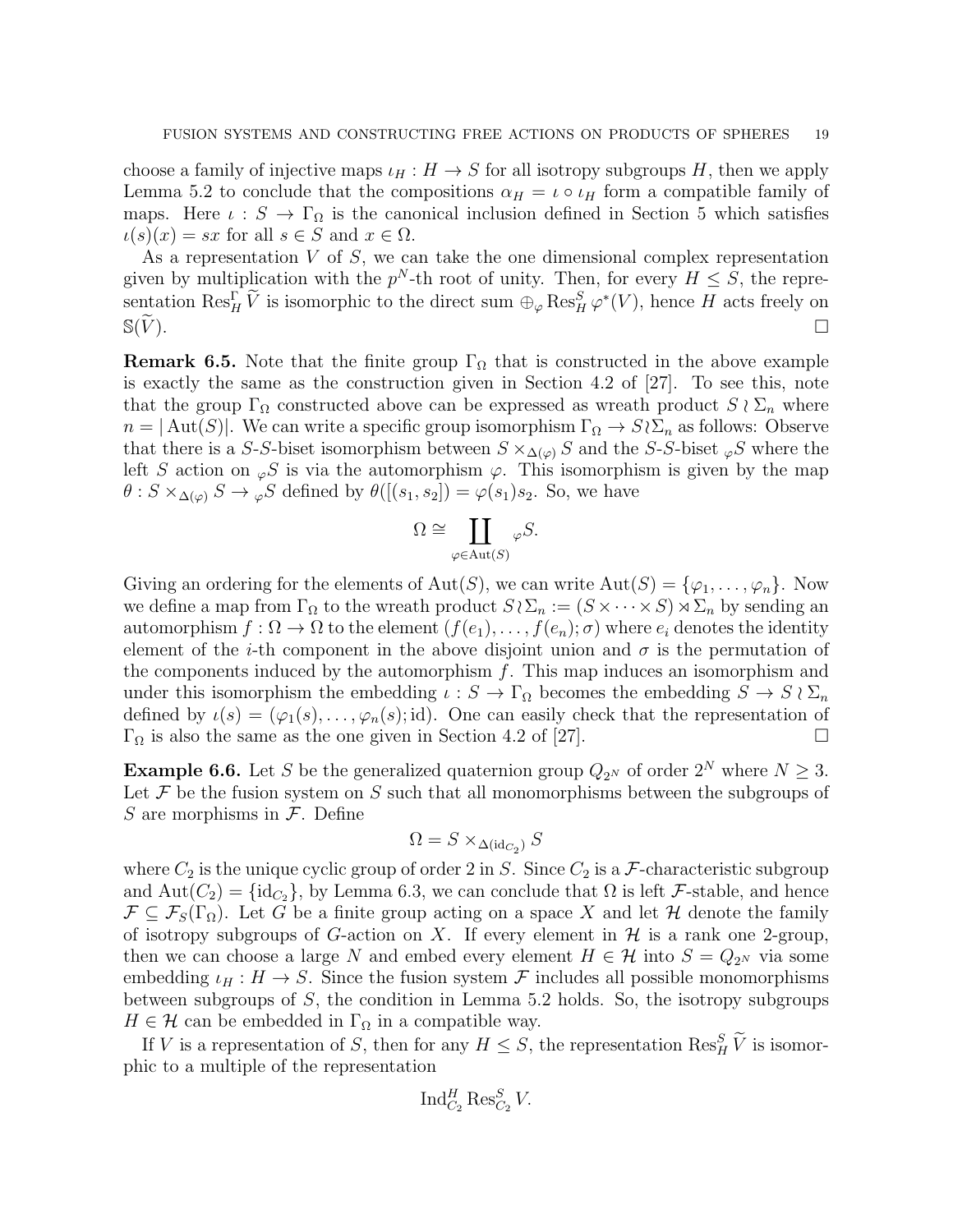So, if we choose V with the property that  $C_2$  acts freely on  $\mathbb{S}(V)$ , then  $\text{Res}_{H}^{S}$   $\widetilde{V}$  also has the same property.

The finite group  $\Gamma_{\Omega}$  constructed in the above example can also be expressed as a wreath product  $S \wr \Sigma_n$  where  $n = |\Omega/S| = |S : C_2|$ . But in this case, the image of  $\iota : S \to \Gamma_\Omega$  is not in the subgroup  $S \times \cdots \times S$ . Under the natural projection  $\pi : \Gamma_{\Omega} \to \Sigma_n$ , the element  $\pi(\iota(s))$ , where  $s \in S$ , corresponds to the permutation induced by the s action on the coset set  $S/C_2$ .

Now we are ready to prove the following.

**Theorem 6.7.** Let  $G$  be a finite group acting smoothly on a manifold  $M$  so that the isotropy subgroup  $G_x$  for every point  $x \in M$  is a rank one p-group. Then, there exists a positive integer N such that G acts freely and smoothly on  $M \times \mathbb{S}^N$ .

*Proof.* Let  $H$  denote the family of isotropy subgroups of the G-action on M. By Examples 6.4 and 6.6, we know that there exists a finite group  $\Gamma$  and a family of compatible representations

$$
\mathbf{A} = (\alpha_H) \in \varprojlim_{H \in \mathcal{H}} \text{Rep}(H, \Gamma).
$$

In these examples we also showed that there is a representation  $\rho : \Gamma \to U(n)$  such that the composition  $\rho \circ \alpha_H : H \to U(n)$  is a free representation for every  $H \in \mathcal{H}$ . Hence, by Corollary 4.4, G acts freely and smoothly on  $M \times \mathbb{S}^N$  for some positive integer N.

As an immediate corollary, we obtain the following.

**Theorem 6.8.** Let G be a p-group with  $rk G = r$ . If  $rk Z(G) \geq r - 1$ , then G acts freely and smoothly on a product of r spheres.

*Proof.* This follows from Lemma 6.1 and Theorem 6.7.

Now Theorem 1.1 follows as a special case.

*Proof of Theorem 1.1.* It is proved in [13] that  $(\mathbb{Z}/p)^3$  does not act freely on a product of two spheres. Hence it is enough to construct free actions of p-groups which has  $rk(G) \leq 2$ . Note that every finite  $p$ -group has a nontrivial center, so the existence of such actions follows from Theorem 6.8.

In the rest of the section, we prove Theorem 1.2. The proof is similar to the above proof. We first consider the following example.

**Example 6.9.** Let p be a prime number and S be the elementary abelian p-group of order  $p^N$  for some  $N \geq 1$ . Let F be the fusion system on S such that all monomorphisms between the subgroups of  $S$  are morphisms in the fusion system  $S$ . Define

$$
\Omega = \coprod_{\varphi \in \text{Aut}(S)} S \times_{\Delta(\varphi)} S.
$$

Note that  $\Omega$  is left F-stable by Lemma 6.3 and hence, by Theorem 5.5, we have  $\mathcal{F} \subseteq \mathcal{F}_{S}(\Gamma)$ . If G is a finite group acting on a space with elementary abelian isotropy subgroups, then we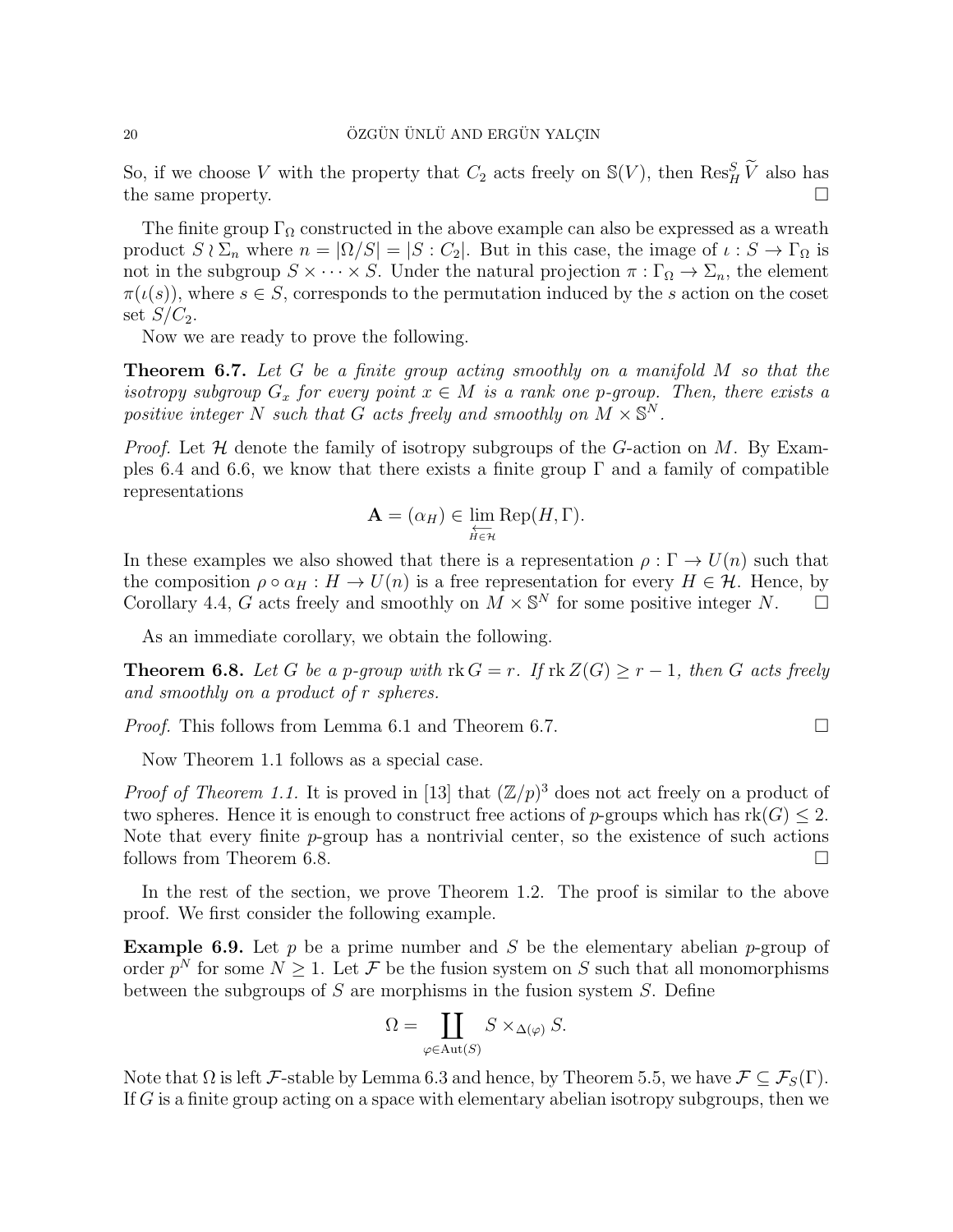can find a compatible family of representations  $\alpha_H : H \to \Gamma$  by first choosing embeddings  $\iota_H : H \to S$  and then by applying Lemma 5.2.

In the following application, we can take the representation  $V$  of  $S$  as the augmented regular representation  $V = \mathbb{C}G - \mathbb{C}$ , and then construct V in the usual way. Note that for any isotropy subgroup H, the representation  $\alpha^*_{H}(\tilde{V})$  is isomorphic to the direct sum

$$
\bigoplus_{\varphi \in \text{Aut}(S)} (\iota_H)^* \varphi^*(V)
$$

which is isomorphic to  $(\iota_H)^*(V^{\oplus n})$  where  $n = |\text{Aut}(S)|$ . Note that we can choose S so that when H is an isotropy subgroup of maximal rank the embedding  $\iota_H : H \to S$  is an isomorphism. The action of an isotropy subgroup H on  $\mathbb{S}(\widetilde{V})$  will have no fixed points if H has maximal rank.

*Proof of Theorem 1.2.* Let  $\mathcal H$  denote the family of isotropy subgroups of G action on M. By Example 6.9, there is a finite group  $\Gamma$  and a family of compatible representations

$$
\mathbf{A} = (\alpha_H) \in \varprojlim_{H \in \mathcal{H}} \text{Rep}(H, \Gamma)
$$

together with a representation  $\rho : \Gamma \to U(n)$  such that for every  $H \in \mathcal{H}$  of maximal rank, the representation  $\rho_H = \rho \circ \alpha_H : H \to U(n)$  has the property that H acts on  $\mathbb{S}(\rho_H)$ without fixed points. By Corollary 4.4, there is a smooth action on  $M \times \mathbb{S}^{n_1}$  for some positive integer  $n_1$  such that for every  $G_x \in \mathcal{H}$  of maximal rank,  $G_x$  action on  $\{x\} \times \mathbb{S}^{n_1}$  is without fixed points. So, the isotropy subgroups of G action on  $M \times \mathbb{S}^{n_1}$  has rank  $\leq k-1$ . Repeating the argument recursively, we can conclude that G acts freely and smoothly on  $M \times \mathbb{S}^{n_1} \times \cdots \mathbb{S}^{n_k}$  for some positive integers  $n_1, \ldots, n_k$ .

The proof of Corollary 1.3 follows easily from Theorem 1.2. To see this, observe that if G is an (almost) extraspecial p-group of rank r, then every subgroup which intersects trivially with the center is an elementary abelian subgroup with rank less than or equal to r − 1. This is because the Frattini subgroup of G is included in the center  $Z(G)$  of G and that  $Z(G)$  is cyclic. Let a be a central element of order p in G. Let  $\chi$  be the one-dimensional representation of  $\langle a \rangle$  defined by  $a \mapsto e^{2\pi i/p}$ , and define  $\theta = \text{Ind}_{\langle a \rangle}^G(\chi)$ . Then, G action on  $M = \mathbb{S}(\theta)$  has all its isotropy groups elementary abelian with rank less than or equal to  $r - 1$ . So, the result follows from Theorem 1.2.

Note that Theorem 1.2 applies to a larger class of groups than (almost) extra-special p-groups. For example, if G is a p-group such that the elements of order p in the Frattini subgroup  $\Phi(G)$  of G are all central, then the action constructed in Lemma 6.1 will satisfy the assumptions of Theorem 1.2, so we can obtain free smooth actions of these groups on  $r$  many spheres where  $r$  is the rank of the group. A particular example of such a group would be a p-group G which is a central extension of two elementary abelian p-groups.

#### **REFERENCES**

[1] A. Adem, J. F. Davis, and Ö. Ünlü, Fixity and free group actions on products of spheres, Comment. Math. Helv. 79 (2004), 758–778.